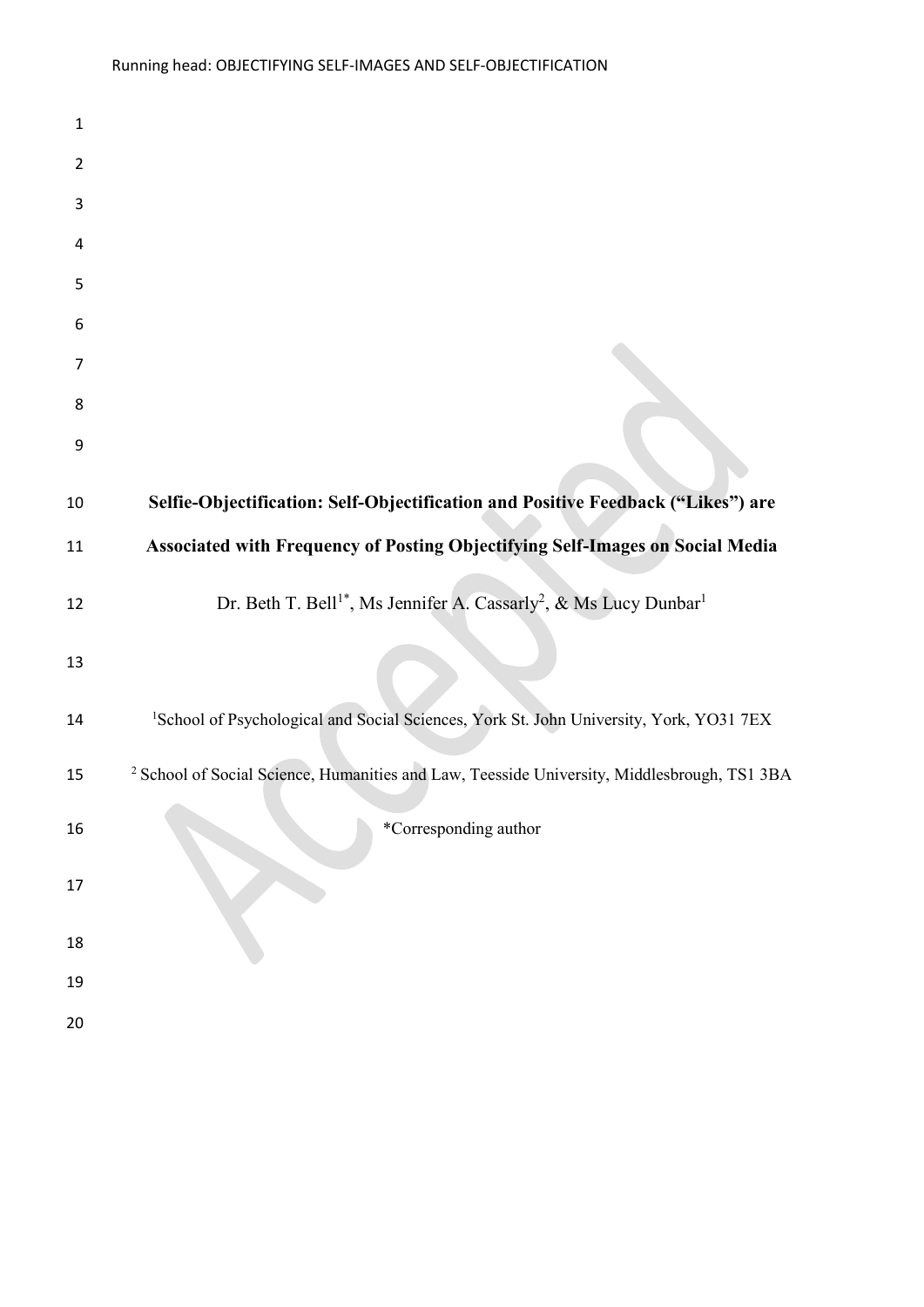#### **Abstract**

 The present study is the first to examine the extent to which young adult women post objectifying self-images on social media, and whether the frequency of posting such content can be predicted by self-objectification and positive feedback (likes). Eighty-six young adult women from the UK (Age *M* = 19.88; *SD* = 1.34, *Range* = 18-24) completed self-report measures of self-objectification and social media use. The 20 most recent images they had posted on their personal Instagram accounts were downloaded (Image *N* = 1720) and content 28 analysed for self-objectifying content. The analysis found that 29.77% of participants' Instagram images were objectified, though there were individual differences. Higher frequency of posting objectified self-images was associated with trait self-objectification and receiving more likes on this type of self-image, relative to non-objectified self-images. The implications of the novel findings for objectification theory are discussed within.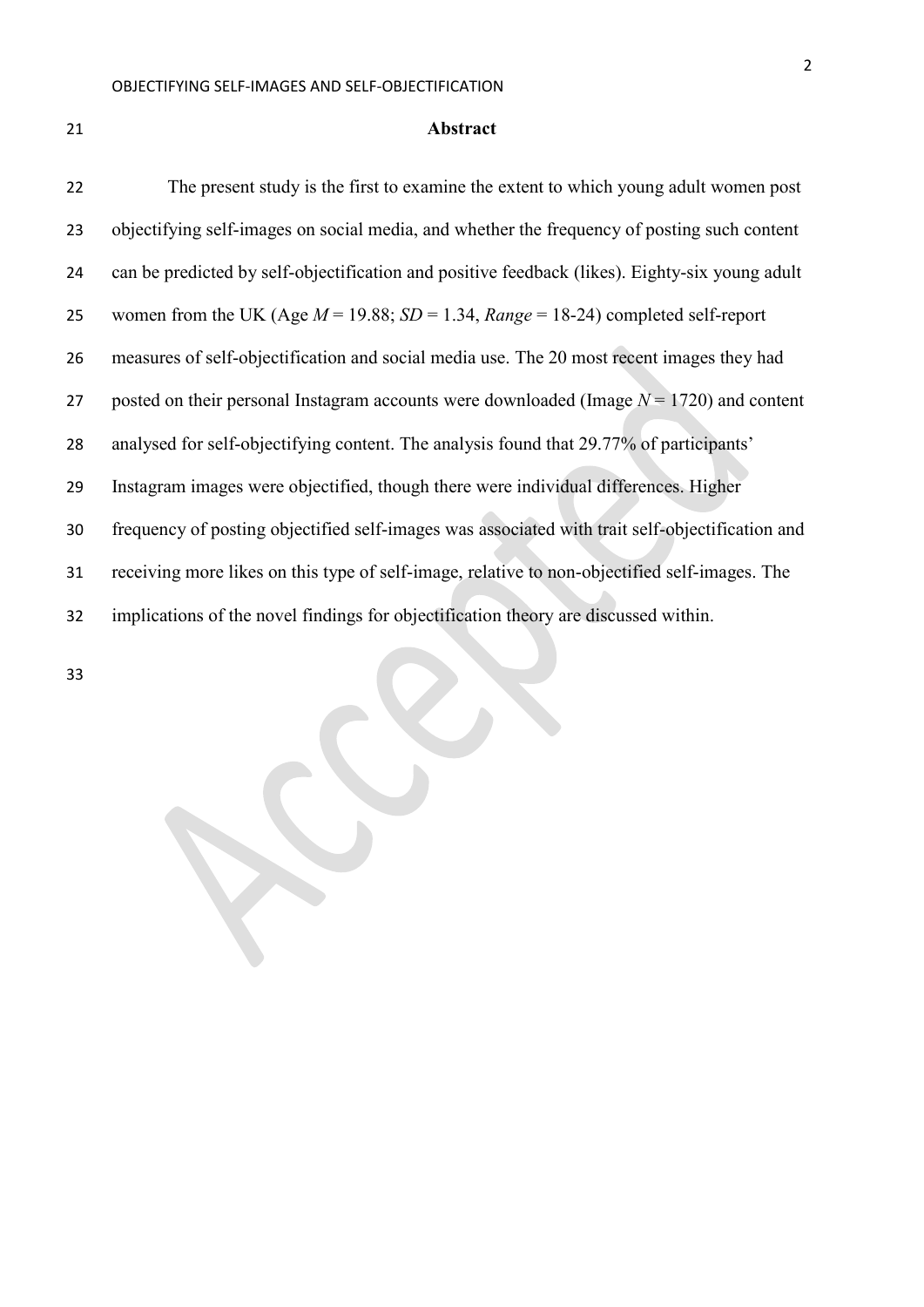## **Introduction**

 In Western consumer culture, women are routinely objectified, that is, their value is reduced to the appearance of their body parts and/or their sexual function (Calogero, Tantleff- Dunn, & Thompson, 2011; Fredrickson & Roberts, 1997). However, little is known about how young adult women, socialised in this culture to self-objectify and adopt an external viewer's perspective of their own body, present themselves to others (Fredrickson & Roberts, 1997; Moradi & Huang, 2008). Social media (i.e., web and mobile based applications used to communicate with others through user-generated content) provide a novel opportunity for understanding how women who self-objectify present themselves to others and how objectified self-presentations are received (Kapidzic, 2015). Self-presentation through images are particularly popular: Instagram, the most popular image-focused social media platform, reports 300 million daily users (Instagram, 2016). Through Instagram, users can create and share self-images for immediate feedback (e.g., likes and comments) from others (Chua & Chang, 2016). The present study aims to examine the extent to which women present themselves in self-objectifying ways on social media, and whether frequency of posting self- objectifying images are associated with trait levels of self-objectification and typically receiving more positive audience feedback in comparison to other types of self-images.

## **Objectification Theory and Self-Objectification**

 Objectification theory provides a useful framework for understanding the psychological and behavioural consequences of growing up in a culture that routinely objectifies the female body (Fredrickson & Roberts, 1997; Moradi & Huang, 2008). Objectification occurs when a person is deprived of their personhood to the extent that they are perceived as or behave in an object-like way relative to a human (Haslam, 2006; Heflick & Goldenberg, 2014). Sexual objectification, a specific form of objectification, occurs when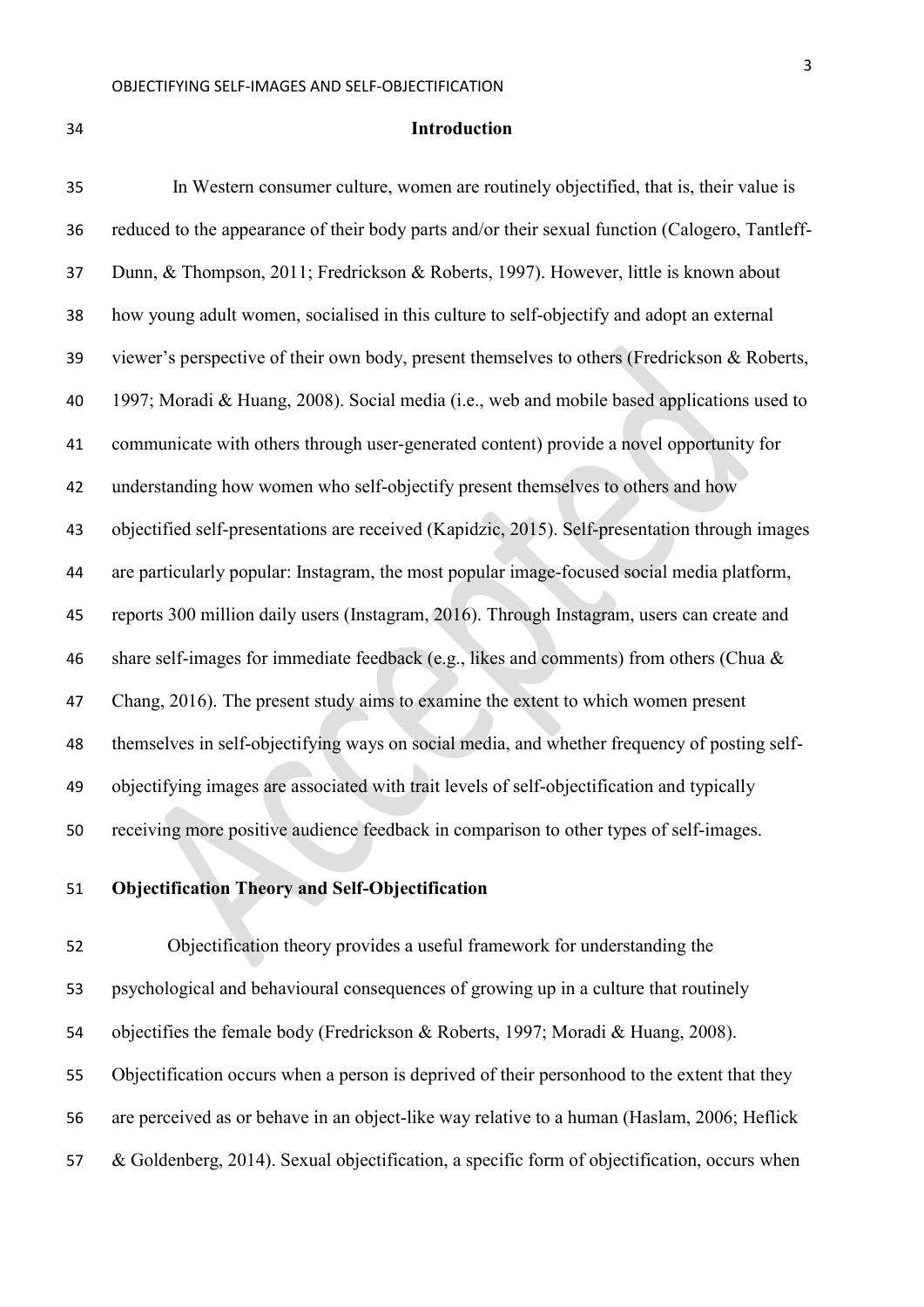| 58 | individuals are reduced to, and valued for, their body parts or sexual function over their          |
|----|-----------------------------------------------------------------------------------------------------|
| 59 | internal attributes and human worth (Calogero et al., 2011; Fredrickson & Roberts, 1997).           |
| 60 | According to objectification theory, girls and young women who are repeatedly                       |
| 61 | exposed to sexually objectifying cultural messages are socialised into adopting an external         |
| 62 | viewer's perspective of their own bodies and perceive themselves as objects—known as self-          |
| 63 | objectification (Calogero et al., 2011; Fredrickson & Roberts, 1997). In turn, this tendency to     |
| 64 | habitually self-objectify (i.e., trait self-objectification) has been linked to a variety of        |
| 65 | deleterious psychological and behavioural consequences including low self-esteem and life           |
| 66 | satisfaction (Mercurio & Landry, 2008), negative body image (Calogero & Thompson, 2009;             |
| 67 | Steer & Tiggemann, 2008) and disordered eating behaviour (Noll & Fredrickson, 1998;                 |
| 68 | Tiggemann & Williams, 2012). Furthermore, objectification can also be temporally activated          |
| 69 | (i.e., state self-objectification) by a contextual factor, leading to more object-like behaviour in |
| 70 | the short-term, such as talking less and reduced cognitive performance (Gay & Castano,              |
| 71 | 2010; Saguy, Quinn, Dovidio, & Pratto, 2010).                                                       |

## **Media, Social Media and Self-objectification**

 The mass media play an important role in the objectification of women (Aubrey & Frisby, 2011; Fredrickson & Roberts, 1997). Content analyses of media imagery consistently show that women are depicted in ways that over-emphasise and over-value their body parts and sexual function: this is achieved by depicting women, relative to men, as body parts dismembered from the body, with their faces omitted, wearing revealing clothes, exposing more flesh/body parts, or adopting seductive, sexy, and suggestive poses (e.g., Aubrey & Frisby, 2011; Coltrane & Messineo, 2000). Recent content analyses demonstrate that a high proportion of women featured in social media imagery are similarly objectified (Carrotte,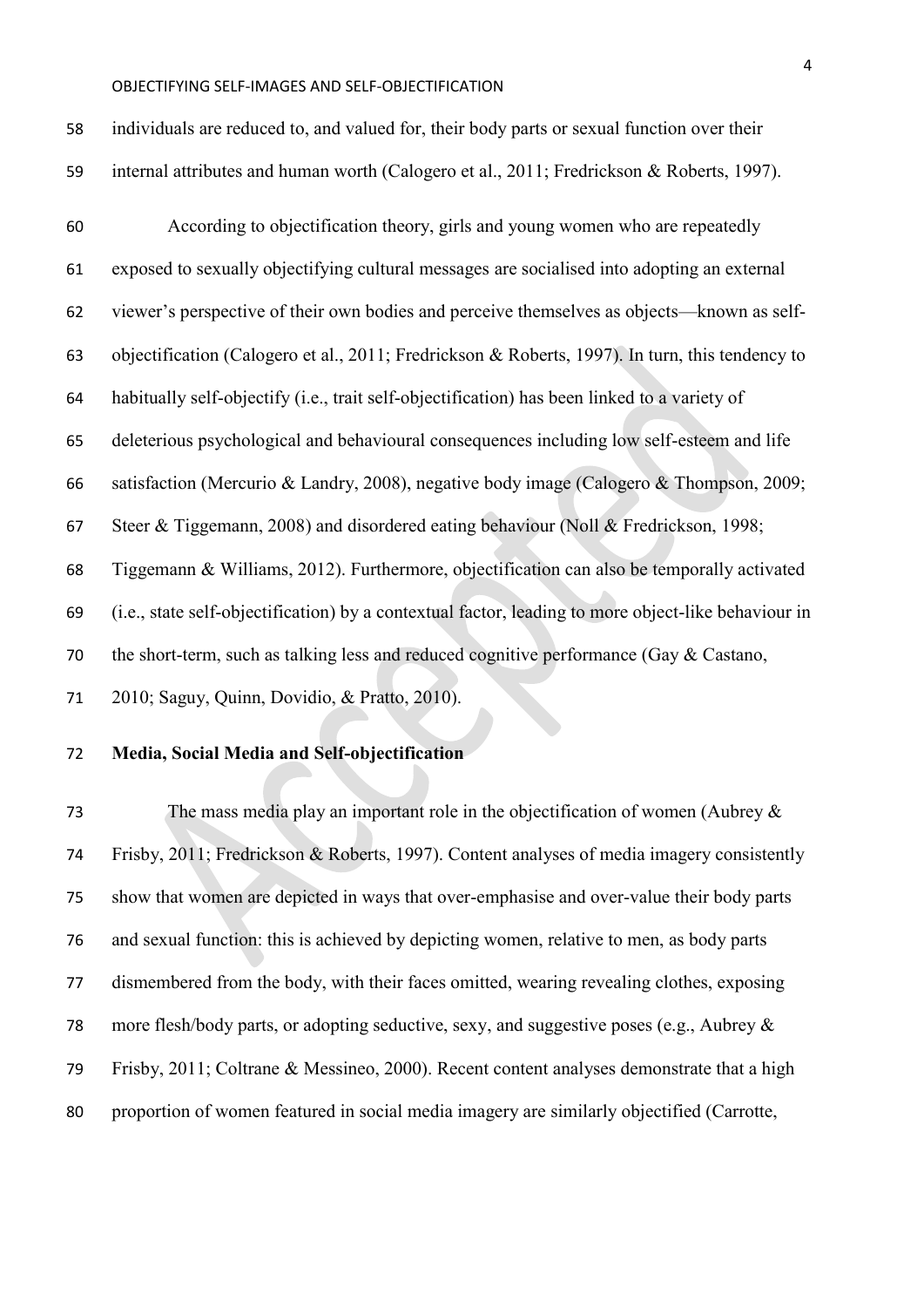Prichard, & Lim, 2017; Deighton-Smith & Bell, 2017; Ghaznavi & Taylor, 2015; Tiggemann & Zaccardo, 2016).

 In contrast to traditional media, images found on social media are user-generated. Many of these images are self-images (or "*selfies*"), created by social media users as a form of self-presentation: a way of showing who they are to others (Chua & Chang, 2016; Manago, Graham, Greenfield, & Salimkhan, 2008; Mascheroni, Vincent, & Jimenez, 2015). Thus, many of the objectified images found on social media are likely to be self- presentations, posted by the users themselves. The extent to which young women present themselves in objectified ways on social media remains unclear, largely because content analyses have typically focused on images labelled with specific hashtags (i.e., metadata labels that add images to an online searchable repository of other images with that label), such as #fitspiration, #selfie, or #thinspiration (Deighton-Smith & Bell, 2017; Doring, Reif, & Poeschl, 2016; Ghaznavi & Taylor, 2015; Tiggemann & Zaccardo, 2016). Furthermore, many of the images found with these hashtags are commercially produced. A small number of studies have specifically focused on identifying objectified self-presentations (Hall, West, & McIntyre, 2012; Kapidzic & Herring, 2015), but these studies have focused on publicly searchable profile pictures only, thus missing private and non-profile self-images.

 Engaging in objectified self-presentations may have unintended negative interpersonal consequences. Laboratory studies have found that when young women are presented in a sexualised way (e.g., wearing a bikini) as opposed to a non-sexualised way (e.g., wearing jeans and t-shirt), men perceive them as being less agentic and less competent (Cikara, Eberhardt, & Fiske, 2011). Daniels and Zurbriggen (2016) replicated these findings in a social media environment and found female participants rated the same female Facebook user as less socially and physically attractive and less competent when she was depicted wearing a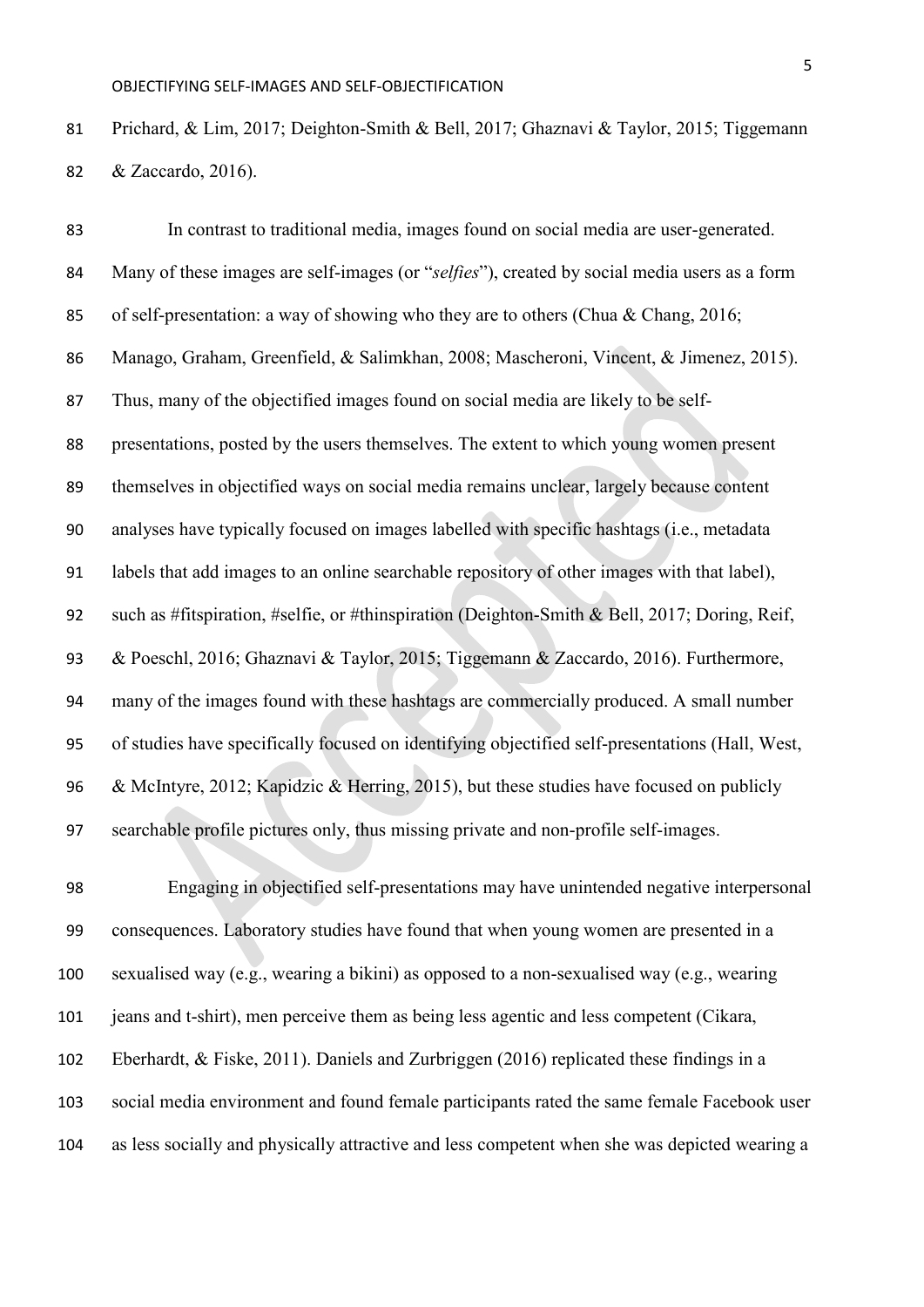low-cut dress and a visible garter belt (i.e., objectified), compared to when depicted wearing a t-shirt, jeans, and a scarf covering her chest (i.e., non-objectified). Therefore, not only is it important to understand the extent to which young women present themselves in objectifying ways on social media, but it is also important to identify factors associated with these self-presentations.

## **Self-Objectification, Self-Presentations, and Audience Reactions**

 Self-objectification may be one factor associated with posting sexually objectified self-presentations on social media. Current research has demonstrated links between an increased likelihood of engaging in sexualised self-presentations on social media and factors typically associated with self-objectification. Vandenbosch, van Oosten, and Peter (2015) found that engagement with sexually-objectifying media (e.g., sexual reality TV like MTV's Geordie Shore) predicted online sexualised self-presentation among young men and women. Research has also found that the endorsement of gender stereotypes predicts male and female adolescents' sexy self-presentations and exposure to sexy self-presentations of others (van Oosten, Vandenbosch, & Peter, 2017). While these studies demonstrate links between self- objectification-related factors and sexualised online self-presentations, little research has shown how young women who habitually self-objectify present themselves visually to others.

 Self-presentation theory (SPT) is typically used to explain the factors motivating online self-presentations (Chua & Chang, 2016; Mascheroni et al., 2015). SPT argues that individuals are motivated to engage in self-presentation by desires to convey their ideal self and to please their audience (Baumeister, 1982). For young women who self-objectify, portraying the self in objectified ways on social media is likely to fulfil both motives. Alternatively, research has also shown that using sexualised avatars in online environments can increase state self-objectification in young women (Fox, Ralston, Cooper, & Jones, 2015;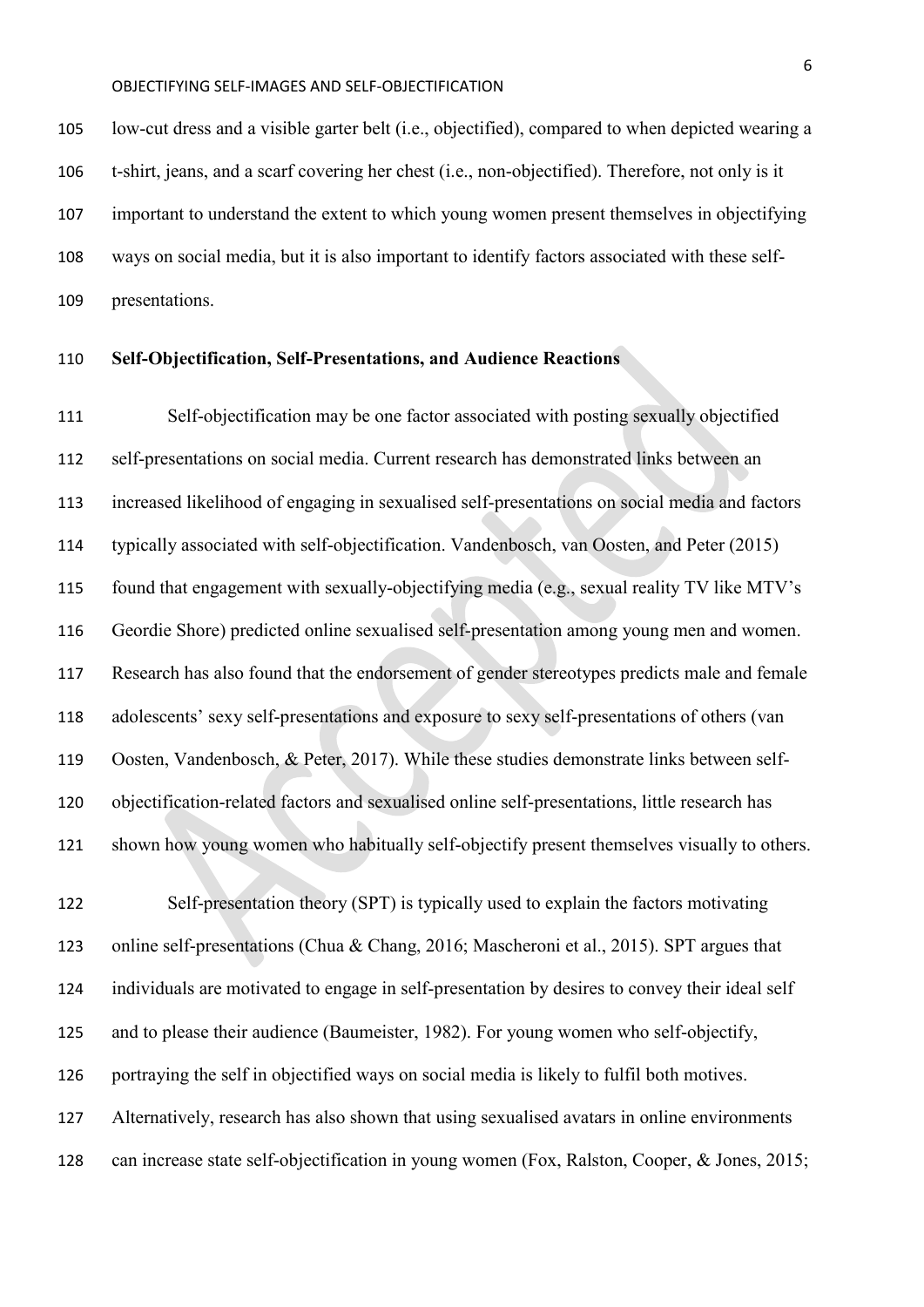| 129 | Vandenbosch, Driesmans, Trekels, & Eggermont, 2017). Thus, self-objectification may be a            |
|-----|-----------------------------------------------------------------------------------------------------|
| 130 | consequence as well as a cause of posting objectified self-presentations on social media.           |
| 131 | A further factor that may be associated with presenting the self in objectified ways on             |
| 132 | social media is the audience response to them. The like feature of some forms of social media       |
| 133 | (e.g., Instagram and Facebook), wherein users effortlessly provide positive feedback on the         |
| 134 | content of others at the click of a button, is of interest here since it offers easily quantifiable |
| 135 | and ostensibly unambiguous measure of positive audience feedback (Sherman et al., 2016).            |
| 136 | Social reward is a potent motivator of behaviour among young people (Foulkes $\&$                   |
| 137 | Blakemore, 2016). Therefore, receiving more likes on objectified self-images, relative to non-      |
| 138 | objectified self-images, may serve as positive reinforcement for an objectified self-image,         |
| 139 | increasing their posting frequency. Such a prediction would also be consistent with SPT,            |
| 140 | since receiving more likes on a specific self-presentation would be indicative of having            |

pleased the audience, thus motivating future similar self-presentations.

## **The Present Study**

 The aims of the present study are twofold. First, the present study aims to use content analysis to examine the extent to which young adult women engage in self-objectification in 145 the images they share on their personal social media profiles  $(RQ_1)$ . Second, the present study aims to examine the individual and social factors that may contribute to the frequency of posting self-objectifying images. It is hypothesised that young women who report high levels of trait self-objectification will present themselves in objectified ways more frequently on 149 social media  $(H_1)$ . It is also hypothesised that receiving more positive feedback on images (i.e., more likes) will predict the frequency with which girls present themselves in self-151 objectified ways on social media  $(H_2)$ .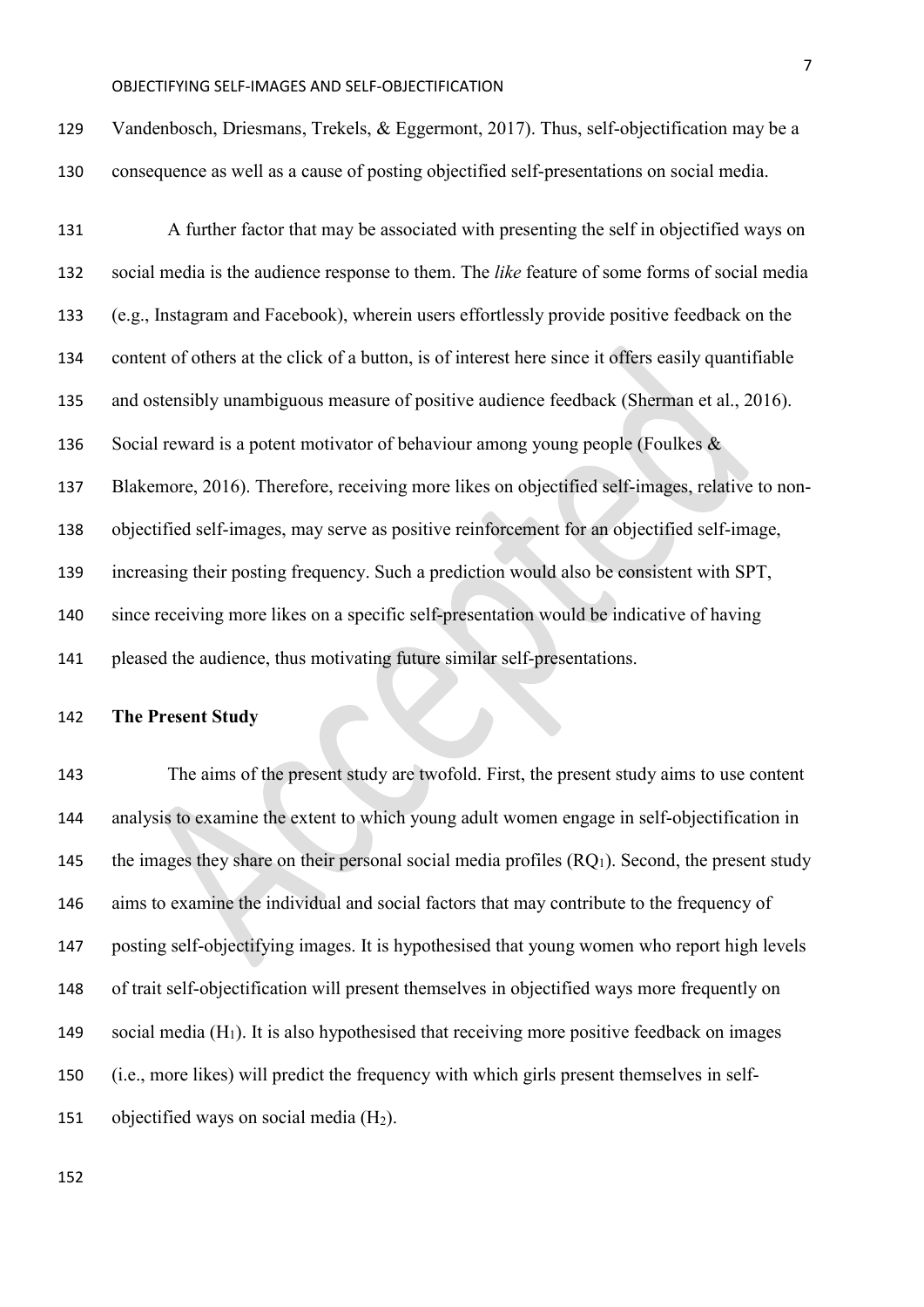**Participants** 

## **Method**

 A convenience sample of 86 young adult women (*Age M* = 19.88; *SD =* 1.34, *Range*  $156 = 18-24$ ) were recruited via adverts placed on social media and on a university campus. Participants were Caucasian (*N* = 86) undergraduate students at a UK university. All participants had an Instagram account: approximately half of the sample had a private 159 Instagram account  $(48.8\%; n = 42)$  and half had a public account  $(51.2\%; n = 44)$ . Each participant provided the researchers with access to their 20 most recent Instagram posts, resulting in an overall sample of 1720 Instagram images for the content analysis.

#### **Coding of Instagram Posts**

 A coding book was created by the first and second authors detailing how to code for self-images, objectified self-images and audience reaction to images. Coding was initially 165 performed by the second author, and then a 75% subsample was coded by the third author. Cohen's kappa showed high inter-rater reliability between the two coders (*Κ* = .81-.96; See Table 1). The frequency of each coding category within the sample is shown in Table 1.

 **Self-images.** Images were coded as to whether the participant was present in the 169 image or not  $(1 =$  Present,  $0 =$  Absent). To do this, the researcher checked the image against the profile picture for the account and also utilised any clues within the set of images that could assist with this judgement (e.g., images labelled as "selfie").

 **Objectified self-images***.* Images were coded across four different facets of objectification derived from existing content analyses of mainstream and social media. 174 Images were coded as objectified if one or more feature of objectification was present  $(1 =$ 175 Present,  $0 =$  Absent).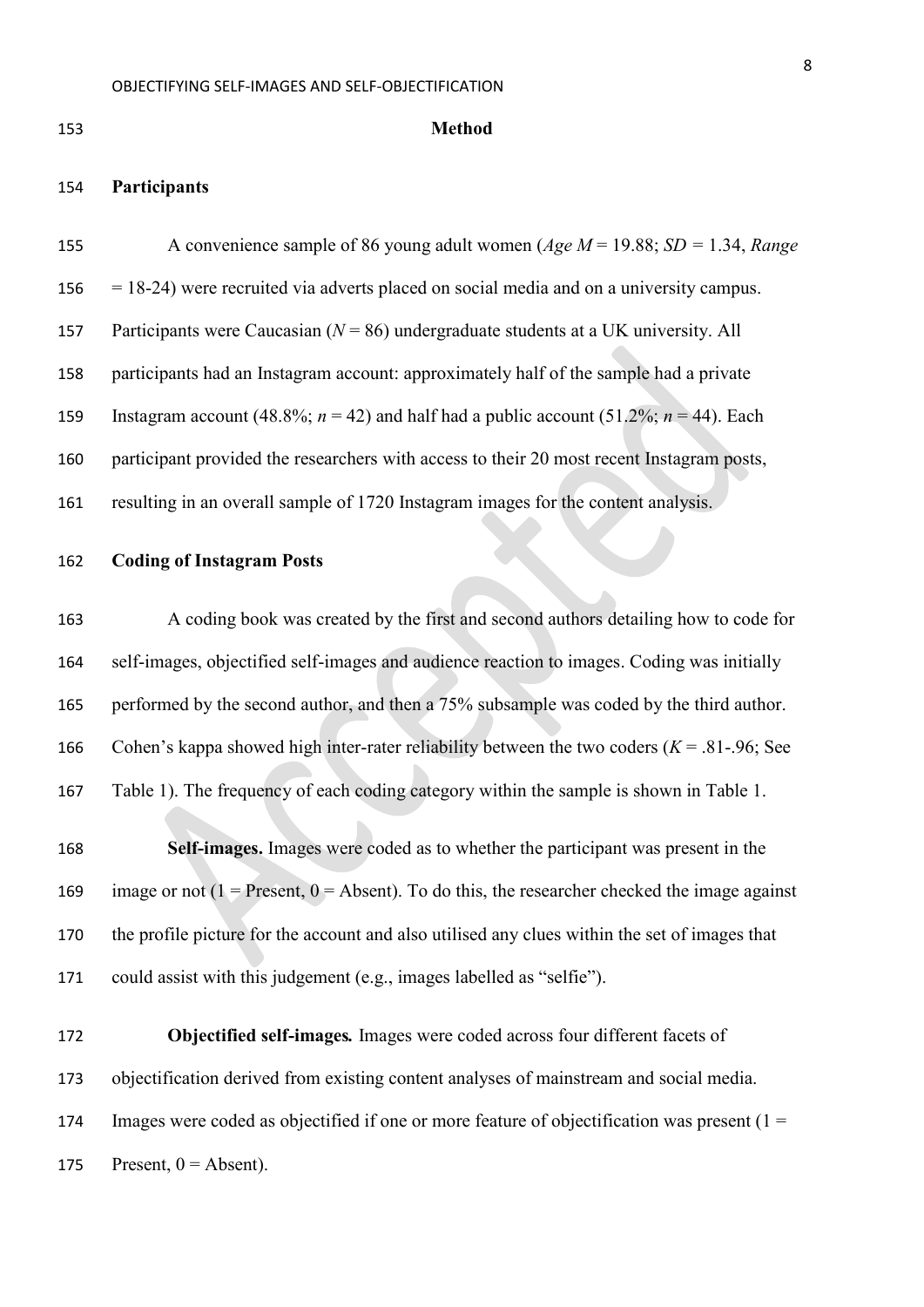*Face obscured/absent.* Media images of models wherein their faces have been deliberately obfuscated are believed to denigrate the personhood of the models, and is one of 178 the key ways in which bodies are objectified by mainstream media (Aubrey & Frisen, 2011; 179 Deighton-Smith & Bell, 2017; Fredrickson & Roberts, 1997). Images were coded (0 = 180 Present,  $1 =$  Absent) as to whether the participant's face was visible or not.

 *Body part main focus.* Objectification involves emphasising the separate body parts of individuals, rather than focusing on them as holistic humans (Fredrickson & Roberts, 1997). Thus, images can be considered to contain objectified female representations by focusing on a woman's body parts rather than her face or a more holistic representation of the 185 women (Tiggemann & Zaccardo, 2018). This was coded as  $1 = Yes$ ,  $0 = No$ .

 *Body parts exposed.* Four body parts (arms, cleavage, abdomen, legs) were coded 187 according to whether the skin was exposed or not  $(1 =$  Present,  $0 =$  Absent). Objectification was believed to be present when three or more body parts were exposed, since revealing 75% of the body would be consistent with Fredrickson and Roberts' (1997) observation that objectified women typically show a high proportion of skin. The coded body parts were 191 chosen on the basis of previous research (e.g., Aubrey & Frisen, 2011; Deighton-Smith & Bell, 2017; Ghaznavi & Taylor, 2015)

 *Sexually suggestive pose.* Previous content analyses have coded sexual objectification in multiple ways, including: alluring gaze; winking; flirting; posing sexually (e.g., arching back); sexual teasing; wearing unbuttoned, ripped or partially open clothing; wearing lingerie; and pouting while tilting the head suggestively to the camera (Coltrane & Messineo, 2000; Ghaznavi & Taylor, 2015; Tiggemann & Zaccardo, 2018). In the present study, images were coded as being sexually suggestive if one or more of these features was 199 present (1 = Present,  $0 =$  Absent).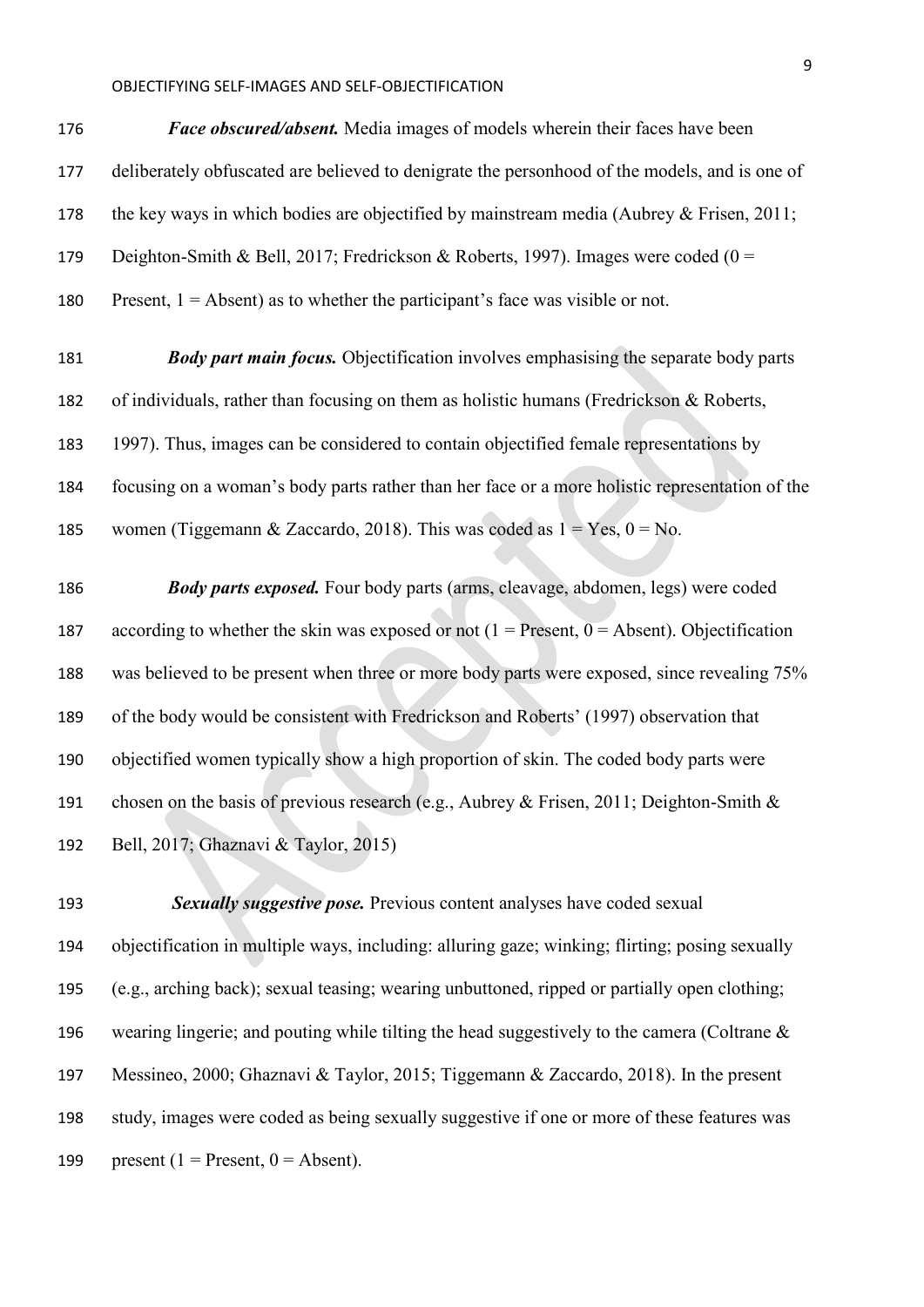**Likes***.* The number of likes achieved on each image was extracted by the coders and recorded as continuous data.

**Measures**

 Participants completed a questionnaire containing measures of demographic information (i.e., age, gender, and ethnicity), Instagram use, and self-objectification.

 *Instagram usage.* Participants completed four questions about their typical Instagram use. To assess daily Instagram use, participants were asked two open-ended questions: how often they check Instagram every day and how long (in minutes) they spend checking Instagram each time. Responses were multiplied together to create an estimate of minutes spent using Instagram on a daily basis. Next, participants were asked to estimate of how often they post images to Instagram. Again, participants were provided with an open-ended response format for this question. Responses were then coded by the researchers as 1*= Daily,*  2 = *Less than daily but more than weekly*, 3 = *Weekly*, 4 = *Less than weekly but more than monthly*, 5 = *Monthly*, and 6 = *Less than monthly*. Lastly, participants were asked whether their Instagram accounts were set to public or private.

 *Self-objectification.* The Self-objectification Questionnaire (Noll & Fredrickson, 1998) requires participants to rank a selection of 10 body attributes according to how important they are to their self-concept (1 = *Not at all important to me*, 10 = *Very important to me*). Five of the attributes are appearance-based (e.g., sex appeal and physical attractiveness) and five are competence-based (e.g., health and stamina). Scores are 220 calculated by subtracting the sum of the competence attributes from the sum of the appearance attributes (Range = -25 to 25). High scores reflect a greater emphasis on the importance of appearance-based physical attributes over competency-based attributes, 223 indicating high levels of self-objectification. The measure has good construct validity (Noll  $\&$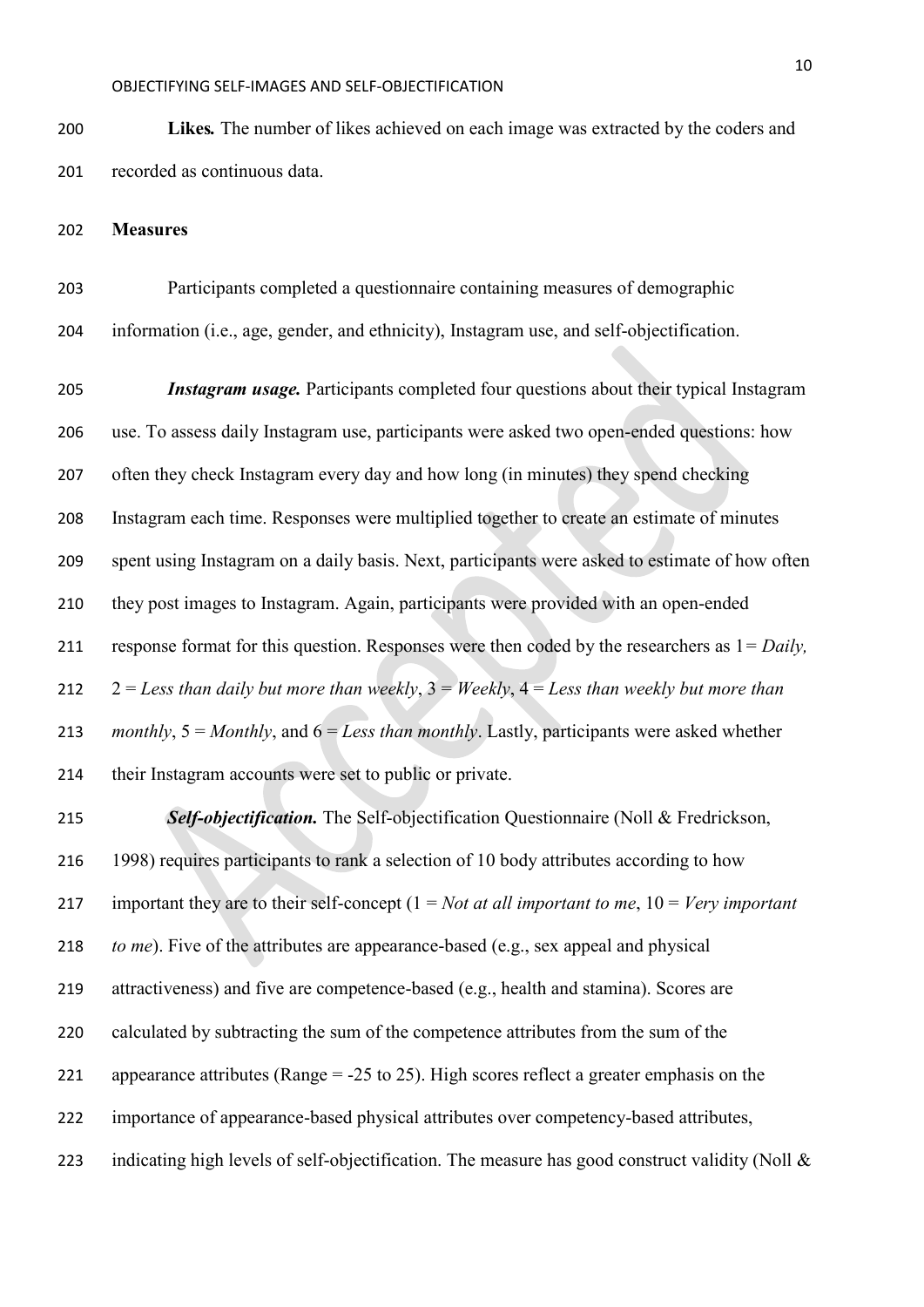224 Fredrickson, 1998) and is widely used in young female samples (e.g., Gay & Costano, 2010; Tiggemann & Williams, 2012).

 *Positive feedback.* To calculate participants' mean positive audience feedback for (1) all images, (2) objectified self-images and (3) non-objectified self-images, the likes accrued on all images coded as fitting within that category were summed and then divided by the corresponding number of images to create mean positive feedback scores for each participant.

### **Procedure**

 Having responded to the study advertisement, participants were sent a link to an online questionnaire, which included measures of self-objectification and Instagram use, via email. Participants were also asked to supply the username of their personal Instagram account and informed that the researchers would access their account with the next five days to retrieve, and subsequently, code their 20 most recent posts. To extract Instagram data, the research assistant searched for the participants' Instagram user name. They then "followed" the participant for the period of data collection and "unfollowed" once retrieval of images was complete. The researchers used screen-capture software to store a duplicate of the image and information about the number of likes it had received. Images were stored on a password protected computer accessible only by the research team. The study adhered to BPS ethical guidelines and received ethics approval from the University Ethics Committee.

## **Results**

**Content Analysis of Instagram Posts** 

 First, the frequency with which young women presented themselves in objectifying 245 ways on social media  $(RQ_1)$  was examined. This analysis was conducted on an overarching sample level to calculate the frequency/percentage of image types within the entire sample of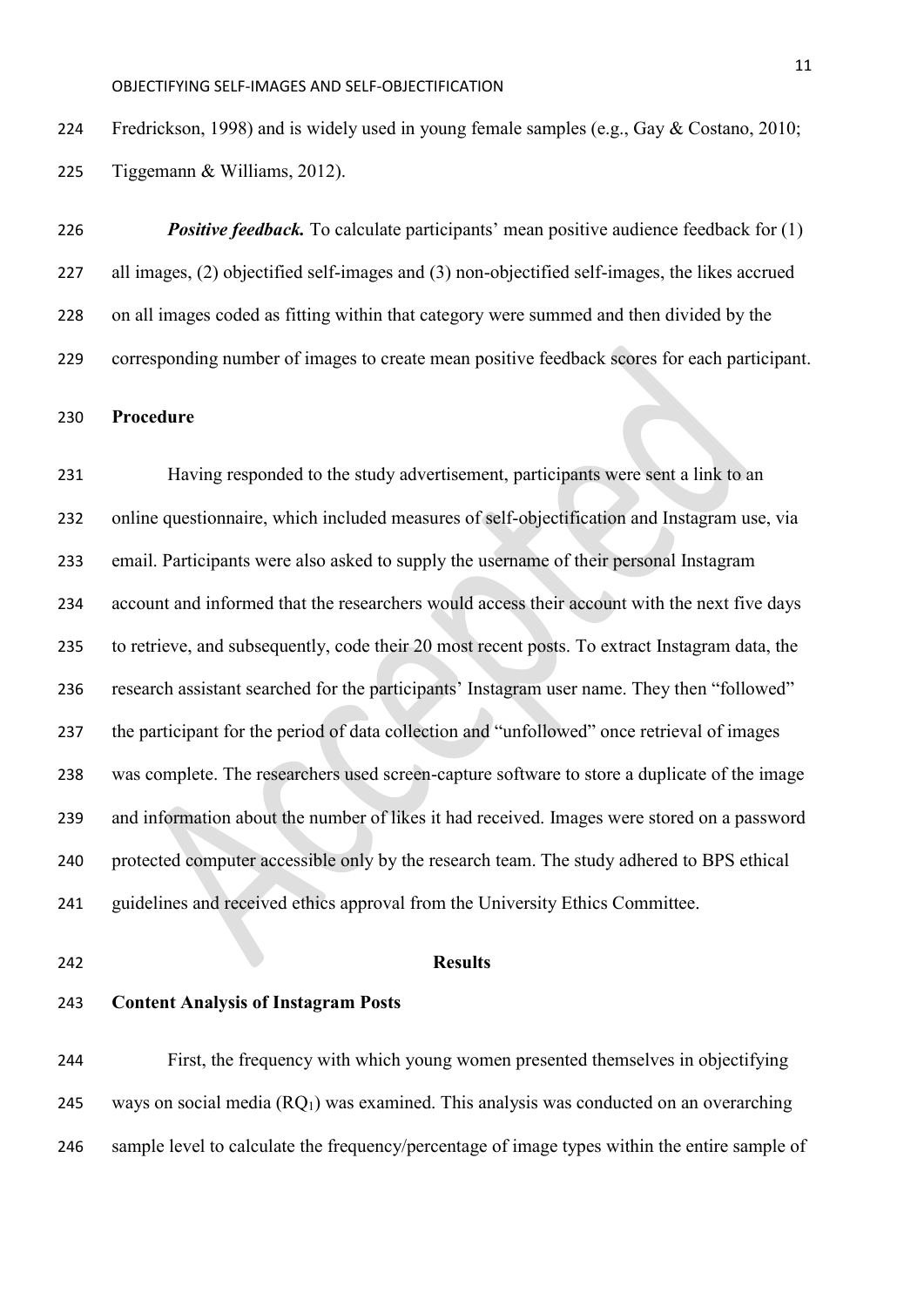| 247 | images (see Table 1). More than half of participants' Instagram posts included a self-image (n         |
|-----|--------------------------------------------------------------------------------------------------------|
| 248 | $=$ 1013; 58.90%), and over a quarter of Instagram posts contained at least one element of             |
| 249 | objectification ( $n = 512$ ; 29.77%). Adopting a sexually suggestive pose was the most                |
| 250 | common form of self-objectification ( $n = 432$ ; 25.12%). Other forms of objectification were         |
| 251 | less common. Very few posts exposed three body parts simultaneously in order to meet the               |
| 252 | criteria for objectification is this way ( $n = 58$ ; 3.37%). Arms were most frequently exposed        |
| 253 | body part ( $n = 277$ ; 16.10%), followed by cleavage ( $n = 196$ ; 11.40%), legs ( $n = 138$ ; 8.02%) |
| 254 | and abs ( $n = 64$ ; 3.72%). Participants posted few images of the self with their face absent /       |
| 255 | obscured from view ( $n = 71$ ; 4.13%) or where a body part other than the face was the central        |
| 256 | focus ( $n = 24$ ; 1.40%). Although significantly more self-images were found in private               |
| 257 | Instagram profiles as opposed to public profiles, $\chi^2$ = 18.98, p < .001, there were no            |
| 258 | significant differences in the frequency of occurrence of each category of objectifying self-          |
| 259 | image or the frequency of occurrence of objectifying self-images overall (see Table 1 for              |
| 260 | frequencies; all $\chi^2$ = 0.01-0.39, all $p > .53$ ).                                                |

## **Descriptive Statistics**

 On average, participants reported using Instagram for 62 minutes every day; 263 however, there was substantial variation in this amount  $(SD = 48.29$ ; range = 9-200), suggesting the median (50.00 minutes) may be a more accurate representation (see Table 2 for descriptive statistics). Despite using Instagram daily, very few participants reported 266 posting images to Instagram on a daily basis  $(3.5\%; n = 3)$ . Instead, most posted images on a 267 weekly (47.5%;  $n = 41$ ) or less than weekly but not daily (24.5%;  $n = 21$ ) basis. Some posted 268 on a more than weekly but not monthly basis  $(17.4\%; n = 15)$ , and very few posted monthly 269 (4.7%;  $n = 4$ ) or less frequently than monthly (1.2%;  $n = 1$ ). This suggests that the sample of Instagram images used in our study represent around 20 weeks of Instagram content for the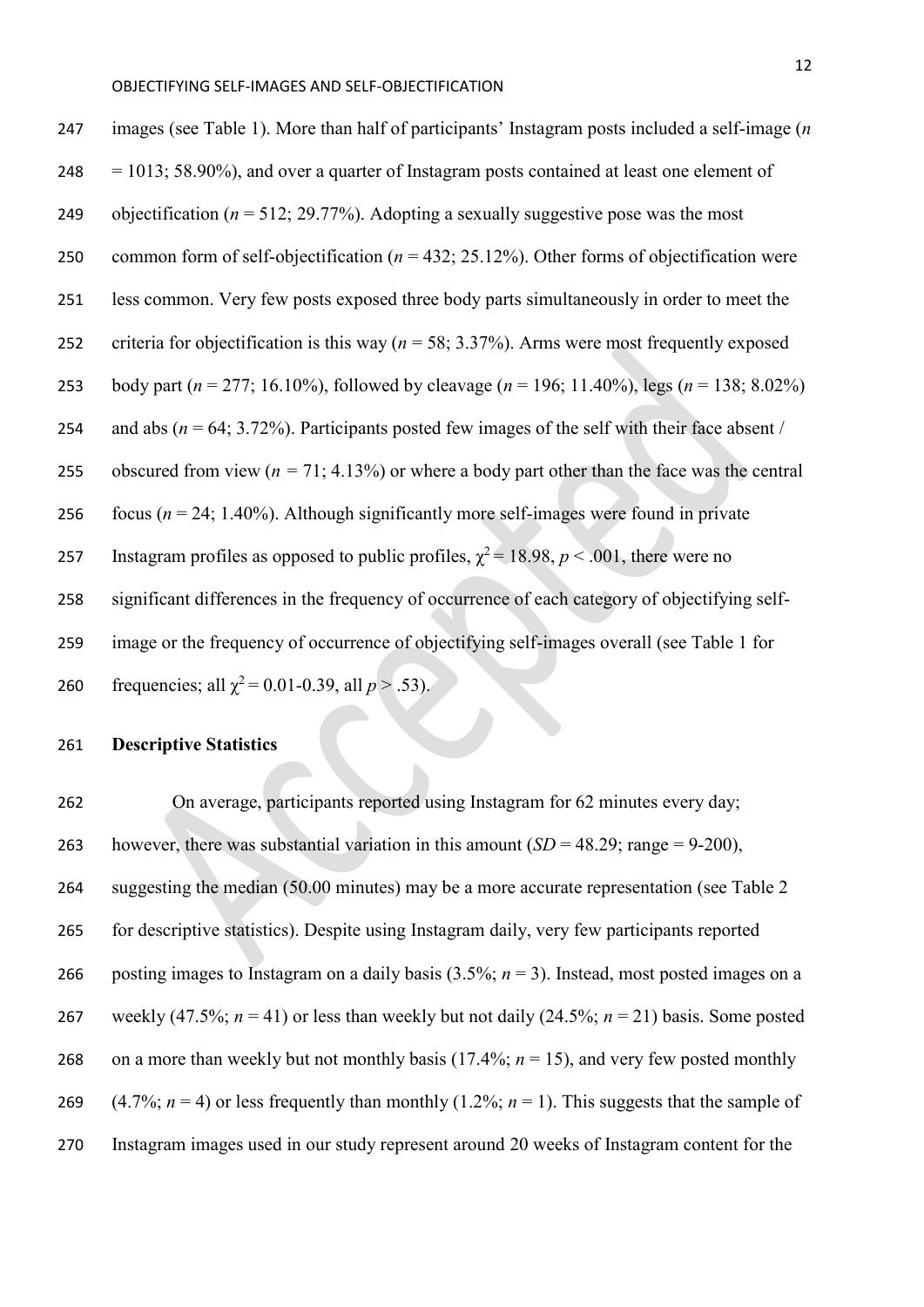271 majority of women in our sample. The mean positive audience reaction for participants' 272 general Instagram posts was  $(M = 26.21, SD = 29.49)$ , however there was substantial 273 variation in this (range  $= 2.95 - 178.30$ ), again suggesting the median may be a better 274 representation of this (*Mn* = 16.90). Participants received a significantly more positive 275 audience reaction for objectified self-images ( $M = 28.96$ ,  $SD = 34.00$ ,  $Mn = 17.72$ ) than non-276 objectified self-images (*M* = 25.39, *SD* = 31.08, *Mn* = 16.75), *z* = -3.31, *p* < .001, *n =* 86.

277 Daily time spent using Instagram and frequency of posting images were not 278 correlated,  $r_s(83) = -.10$ ,  $p = .39$ . Furthermore, neither of the self-reported Instagram use 279 measures were correlated with trait self-objectification (daily Instagram use *r*s [84] = .14, *p* = 280 .20; frequency of posting images  $r_s$  [85] = -.08,  $p = .49$ ). Positive audience reaction for 281 general Instagram posts was not correlated with self-objectification or overall Instagram use, 282  $r_s(85) = .01, p = .93$  and  $r_s(84) = -.03, p = .81$ , respectively. However, it was positively 283 correlated with Instagram posting frequency,  $r_s(85) = -.25$ ,  $p < .05$ . Thus, individuals who 284 received more positive feedback on their images reported posting images to Instagram more 285 frequently. There were no significant differences between participants with public and private 286 Instagram accounts in terms of self-reported Instagram use (daily use  $U = 796.50$ ,  $p = .45$ ,  $n =$ 287 84; frequency of posting images  $U = 862.58$ ,  $p = .71$ ,  $n = 85$ ), self-objectification ( $U = 777$ ,  $p$ 288 = .20,  $n = 86$ ), and mean positive feedback for all images ( $U = 775.50$ ,  $p = .20$ ,  $n = 86$ ), 289 objectified self-images ( $U = 760.50$ ,  $p = .16$ ,  $n = 86$ ) and non-objectified self-images ( $U =$ 290  $827.50, p = .40, n = 86$ .

## 291 **Predictors of Posting Objectified Self-Images**

292 Lastly, we sought to assess whether frequency of posting objectified self-images 293 could be predicted by participants' trait level of self-objectification and typically receiving 294 more positive feedback for objectified self-images, compared to non-objectified self-images.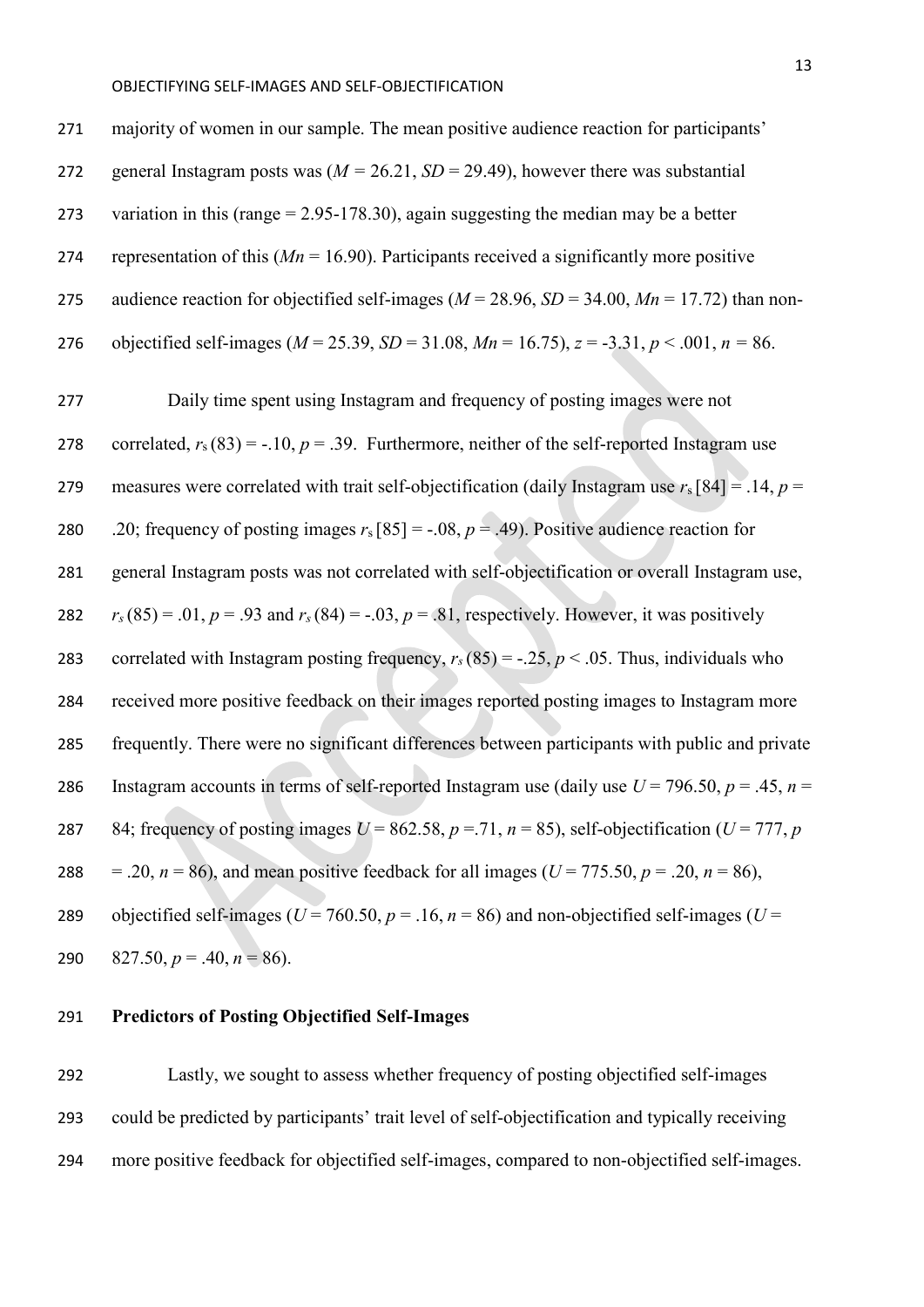To do this, frequency of posting objectified self-images was calculated for each participant by 296 summing the number of images that met the criteria for self-objectification ( $M = 5.95$ ,  $SD =$  3.97, *Mn* = 5.50). Then, a hierarchical multiple regression analysis was performed, with frequency of posting objectified self-images as the criterion variable. Predictor variables were 299 added in four steps. Trait self-objectification was entered in Step 1  $(H_1)$ . Participants' mean positive feedback for non-objectified self-images was added in Step 2 in order to control for the large individual differences in positive feedback typically received by participants, then 302 their mean positive feedback for objectified self-images was added in Step 3  $(H<sub>2</sub>)$ . The interaction between self-objectification and positive feedback for objectified self-images was entered in Step 4.

Step 1 of the regression analysis was found to be significant,  $R^2 = .08$ ,  $F(1, 84) = 6.78$ ,  $p < .05$ . Self-objectification significantly predicted the frequency with which young women posted objectified self-images to social media, *β* = .26, *p* < .05, *sr* = .27, accounting for 8% of the variance. The inclusion of mean positive feedback for non-objectified self-images in Step 2 did not significantly improve the model,  $\Delta R^2 = .01$ ,  $F(1, 83) = 0.58$ ,  $p = .45$ ,  $\beta = .08$ ,  $p = .08$  .45, *sr* = .08. However, the inclusion of mean positive feedback for objectified self-images 311 did improve the model,  $\Delta R^2 = .05$ ,  $F(1, 82) = 5.07$ ,  $p < .05$ . Typically receiving more positive feedback on objectified self-images, while controlling for mean positive feedback on non- objectified self-images, significantly predicted the frequency with which young women 314 posted objectified self-images,  $\beta = .51$ ,  $p < .05$ ,  $sr = .23$ , accounting for an additional 5% of the variance. Lastly, the inclusion of the interaction term did not improve the model,  $\Delta R^2$  = 316 .00,  $F(1, 81) = 0.26$ ,  $p = .61$ ; interaction  $\beta = .12$ ,  $p = .33$ ,  $sr = .05$ . Therefore, in the present study, the frequency of posting objectified self-images was found to be associated with trait- levels of self-objectification and typically receiving more likes on this type of self-image relative to other self-images.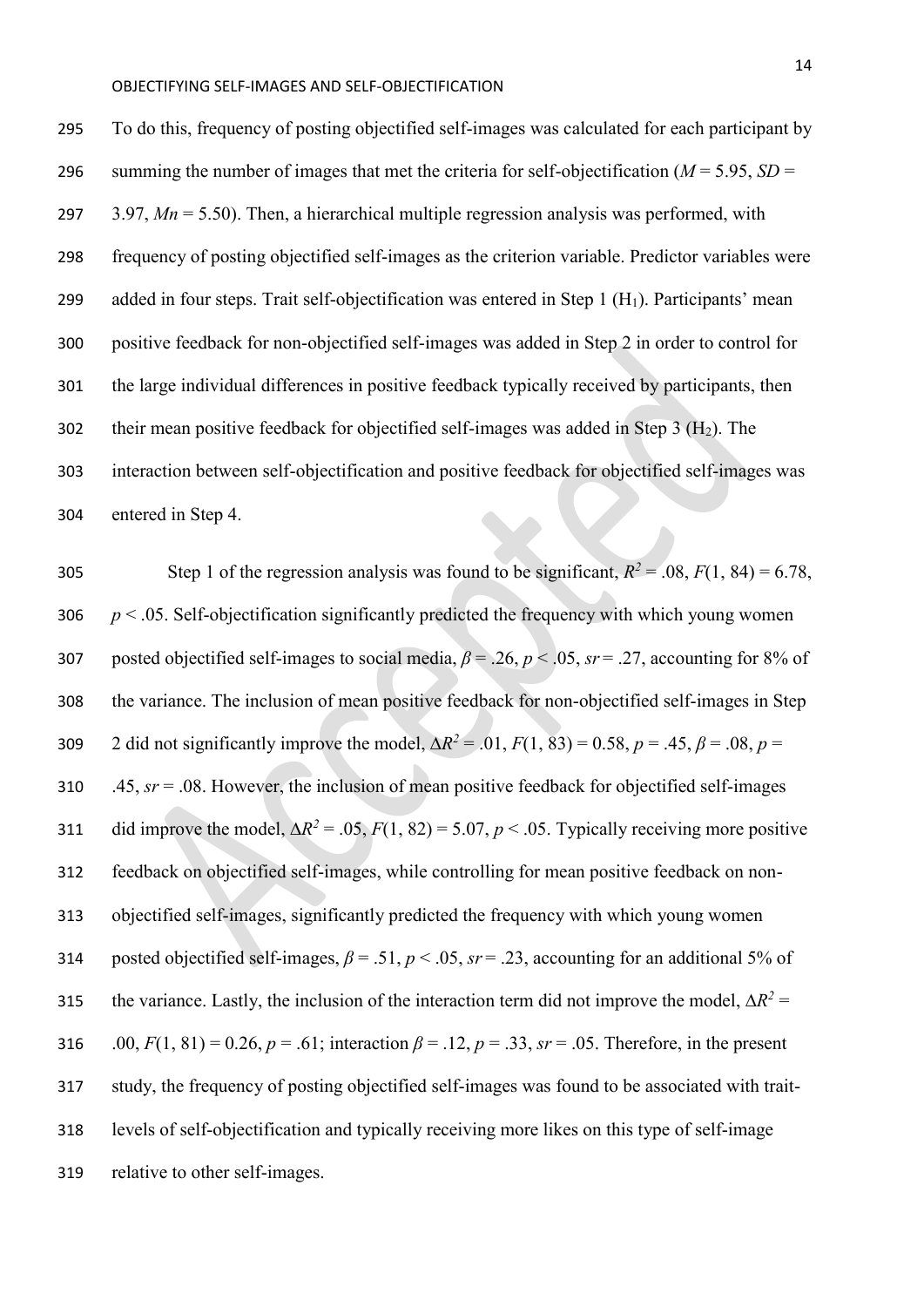#### **Discussion**

 First, the present study examined the extent to which young women share objectified self-images on social media. Around a third of the young women's Instagram posts featured objectified self-images, with sexually suggestive poses being the most frequent form of self- objectification. Second, the study examined whether the frequency of posting objectified self- images can be predicted by self-objectification, positive audience reaction (as indicated by likes achieved on objectified self-images relative to non-objectified self-images), and the interaction between the two. As predicted, the frequency of posting self-objectifying images was associated with their trait levels of self-objectification (H1) and whether their self- objectifying images typically received more positive audience feedback in comparison to 330 other self-images  $(H_2)$ . However, no significant interaction effect was found.

 The findings are consistent with previous content analyses that have found a high proportion of social media imagery featuring young sexually objectified women (Deighton- Smith & Bell, 2017; Doring et al., 2016; Ghaznavi & Taylor, 2015; Hall et al., 2012; Kapidzic & Herring, 2015; Tiggemann & Zaccardo, 2016). Sexually-suggestive poses were the most common form of objectified self-presentation. Other forms of self-objectification, including faceless bodies, bodies with a high proportion of the skin exposed, and a focus on a body part other than the face, were less common than has been found in mainstream media (e.g., Aubrey & Frisby, 2011; Fredrickson & Roberts, 1997) or hashtag-labelled publicly available social media content (e.g., Deighton-Smith & Bell, 2017). The high frequency of sexually suggestive images within the sample may reflect the developmental stage of the participants. Though relationship status was not controlled for, as part of their normative sexuality development, many young adult women wish to be seen as sexually attractive to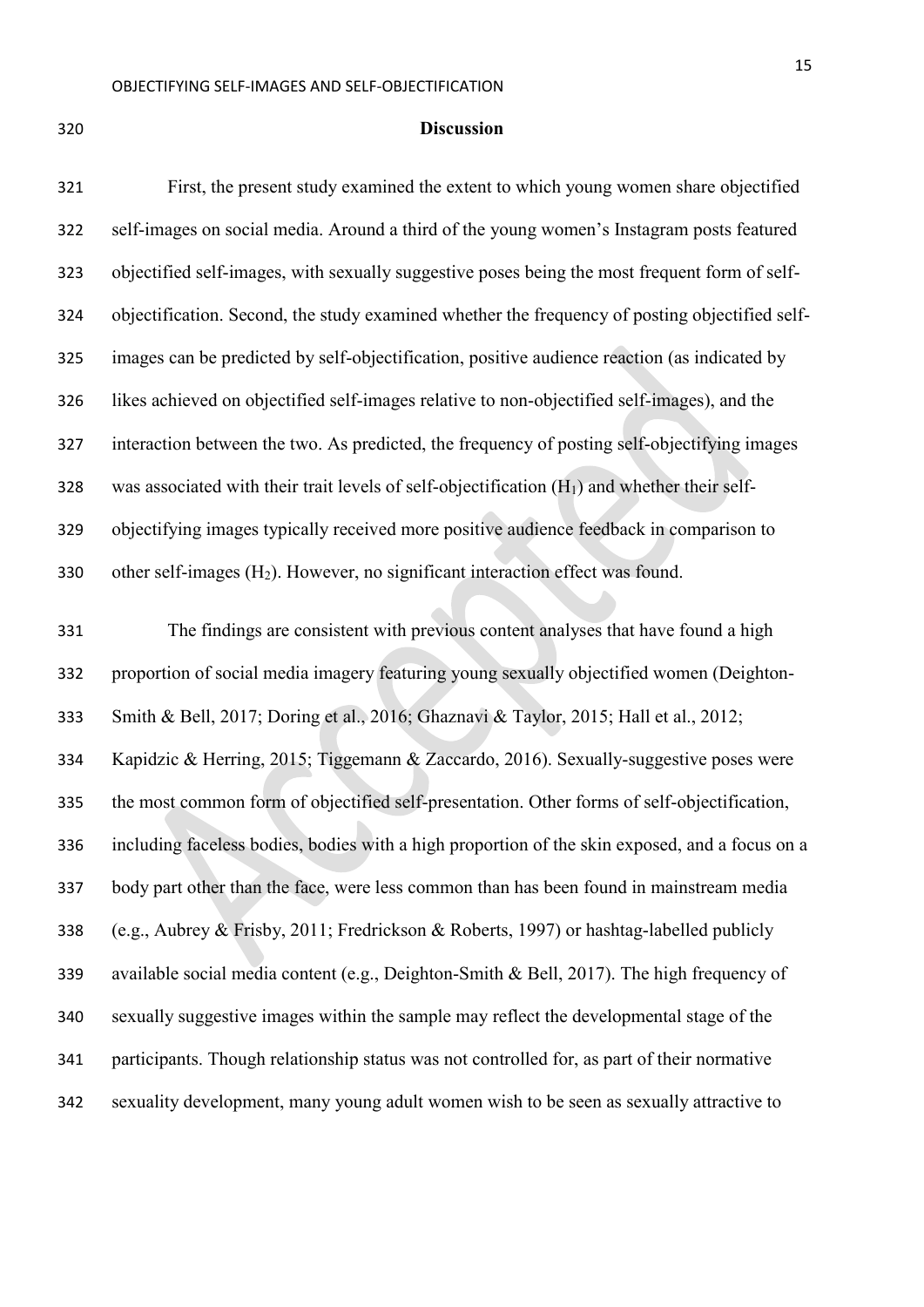others (Tolman & McClelland, 2011) and be more likely to engage in sexy displays on social media.

 There were individual differences in the extent to which young women presented themselves in objectified ways, and, as expected, trait self-objectification accounted for some of the variance in this. This finding is a significant contribution to the objectification theory research literature: though research has shown that young women primed with self- objectification are more likely to behave in object-like ways in the presence of others (e.g., Saguy et al., 2010), scant research has considered how young women with high levels of trait self-objectification present themselves visually to others. This finding is also consistent with existing research that has similarly linked factors associated with self-objectification (i.e., engagement with sexually objectifying media and endorsement of gender stereotypes) with sexually objectified self-presentations (van Oosten et al., 2017; Vandenbosch et al., 2015).

 Receiving more likes on objectified self-images relative to non-objectified self- images also was associated with the frequency of posting objectified self-images. According to SPT, individuals engage in self-presentations to please the audience (Baumeister, 1982). Receiving more positive feedback on objectified self-images relative to non-objectified self- images indicates that such self-presentations will please the audience, thus providing motivation for presenting the self in similar ways in the future. This novel finding is consistent with existing qualitative research suggesting that the desire for receiving more likes is a motivator of posting objectified self-images among young women (Chua & Chang, 2016; Mascheroni et al., 2015) and experimental work demonstrating the social reinforcing properties of positive social media feedback (Sherman et al., 2016). Furthermore, given that women typically received more likes on their objectified self-images than their non-objectified images, and research highlighting the socially reinforcing properties of likes, our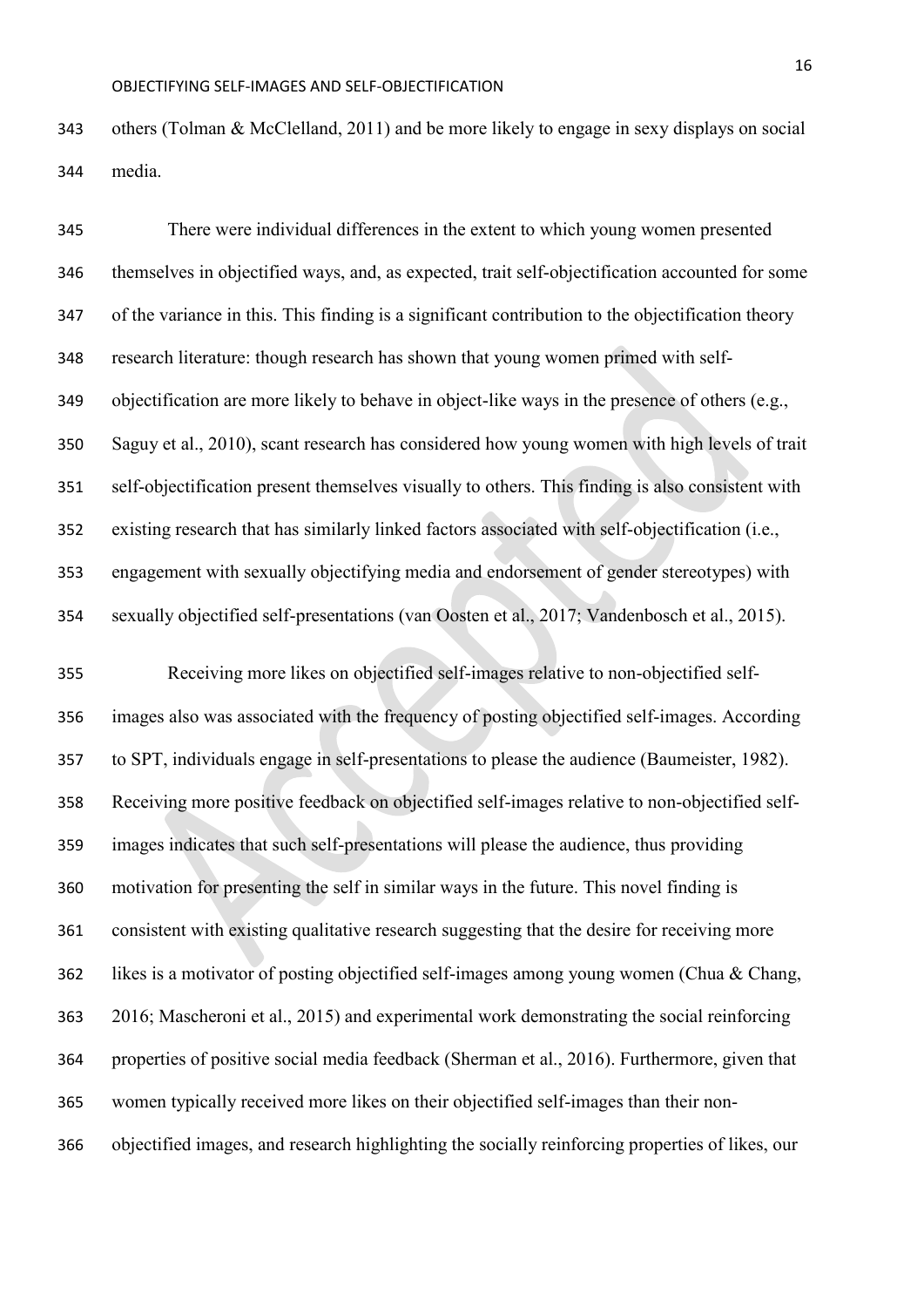findings may also help shed light on why young women engage in objectified self-

presentations, despite the potentially deleterious consequences for themselves and others

(e.g., Daniels & Zubriggen, 2016).

 In the present study, we have conceptualised self-objectification and audience reaction as predictors of objectifying self-presentations. However, all measures were taken at the same time point, so causality cannot be assumed. Existing research (e.g., Halpern, Valenzuela, & Katz, 2016) has found that personality traits not only predict increases in sharing self-images over time, but also that the frequency of posting self-images also predicted personality traits. Therefore, longitudinal research is needed to disentangle and clarify associations between trait self-objectification, audience reactions, and sharing self- objectifying images over time. Alternatively, future research could focus on identifying the immediate situational factors that contribute to posting objectified self-images on social media, as well as the self-related consequences of posting these, using experience sampling techniques (e.g., app-based diary studies).

 Though our findings cannot attest to the consequences of engaging in objectifying self-presentations on social media, previous research has suggested that women presented in sexually objectifying ways on social media are rated more negatively than their non- objectified counterparts (Daniels & Zubriggen, 2016). Past research has also shown that viewing sexually objectified images can cause self-objectification and negative body image among those who view them (Tiggemann & Holland, 2016; Vandenbosch, & Eggermont, 2012). Given the widespread use of sexually objectifying self-images, considerations for social media literacy programmes should be made. Recent research has shown that greater media literacy among can mediate reduced body satisfaction after viewing magazine images of thin-ideal models (McLean, Paxton, & Wertheim, 2016). Further, a recent pilot evaluation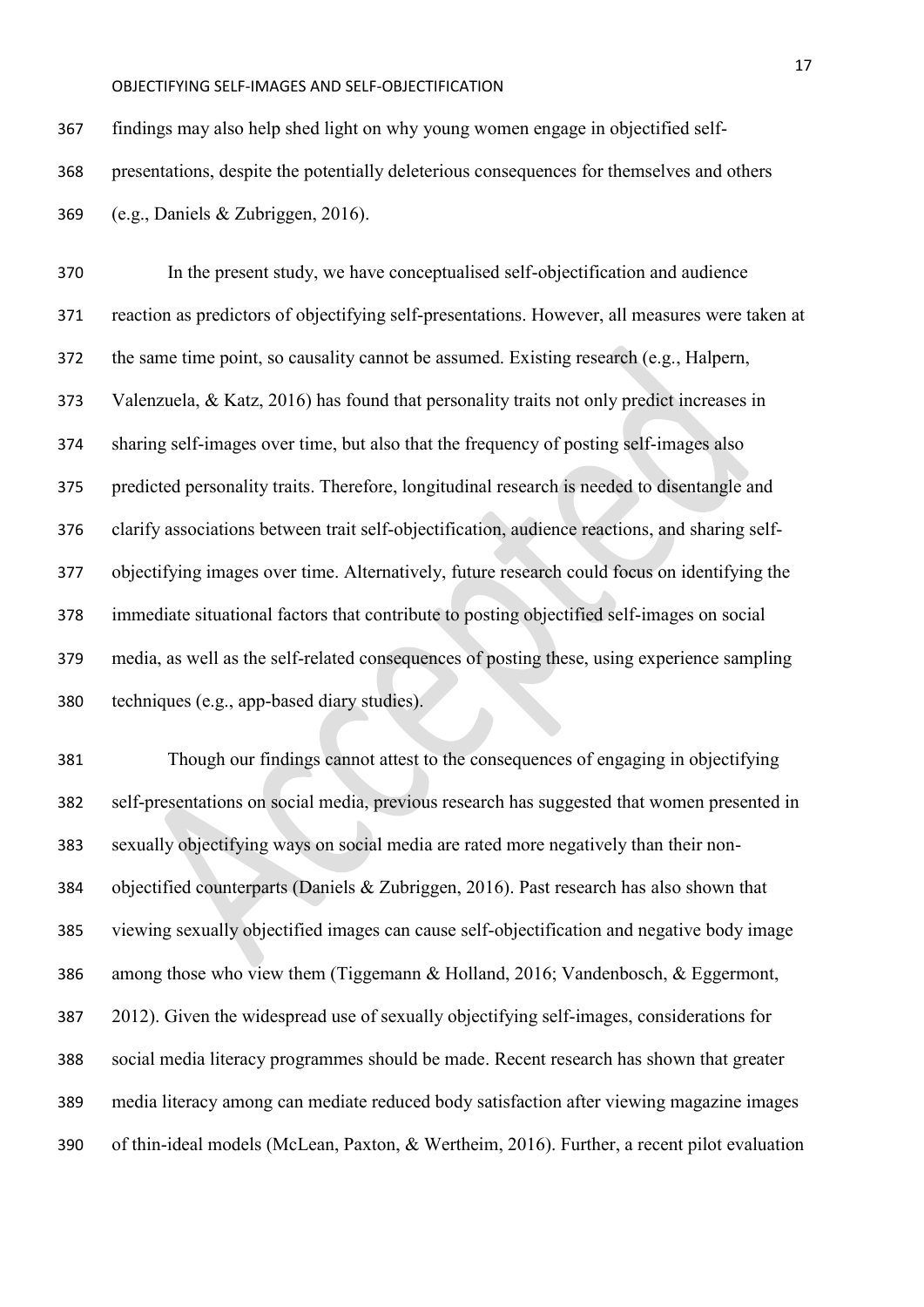of a social media literacy intervention was found to reduce risk factors for eating disorders among female adolescents (McLean, Wertheim, Masters, & Paxton, 2017). These studies suggest that media literacy programmes may be effective in reducing the impact of engaging with problematic traditional and social media imagery linked to negative body image.

 Typically, previous studies have relied on self-report to capture image-sharing practices, which is prone to subjectivity and bias. The present study used a more objective measure created through content analysis to overcome this. However, the content analysis focused on participants' 20 most recent Instagram posts only, and it is unclear how representative this dataset is of their typical image-sharing. Future research may benefit from using a more stratified sample of social media images (i.e., collected at several different time points) to determine representativeness. Furthermore, the present study involved a small and relatively homogenous sample of young Caucasian female students from the same geographical region in the UK. Given cultural variations in self-objectification (Moradi & Huang, 2008), more research is needed to understand the generalisability of the findings. Finally, the variables examined in the present study explained only 13% of the variance in objectified self-image posting frequency. Future research should consider the contribution of other factors, including marital/relationship status, sexuality, and body image.

#### **Conclusion**

 The present study is the first to examine the extent to which young women present themselves in self-objectifying ways on social media, and the factors associated with frequency of engaging in such self-presentations. Approximately one third of young women's Instagram self-images met criteria for self-objectification, and adopting a sexually suggestive pose was by far the most common form of objectification within the sample. Variation in the frequency with which young women post objectified self-presentations was associated with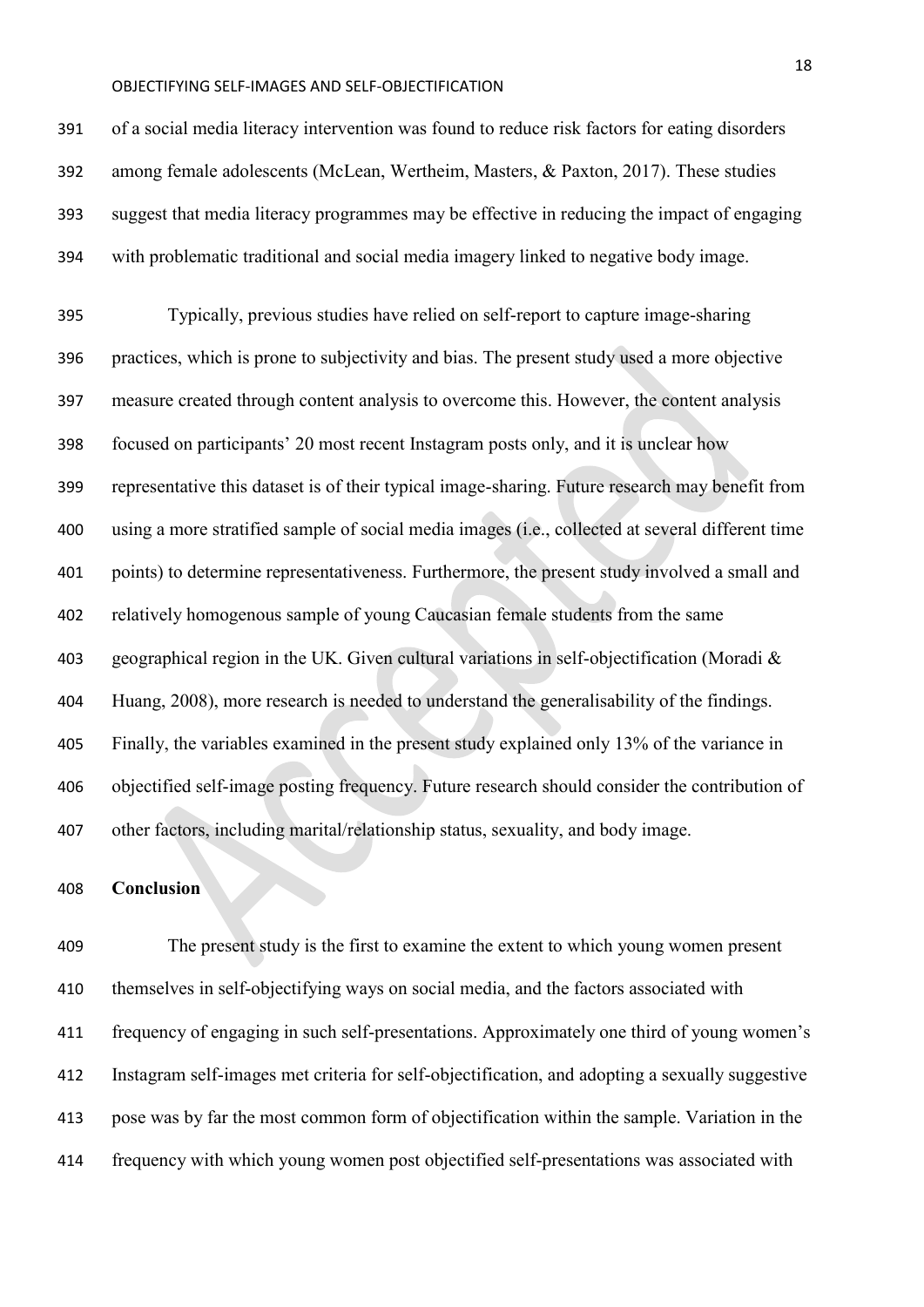- their trait levels of self-objectification and receiving more positive feedback on those images.
- Future research should aim to disentangle causality in these relationships.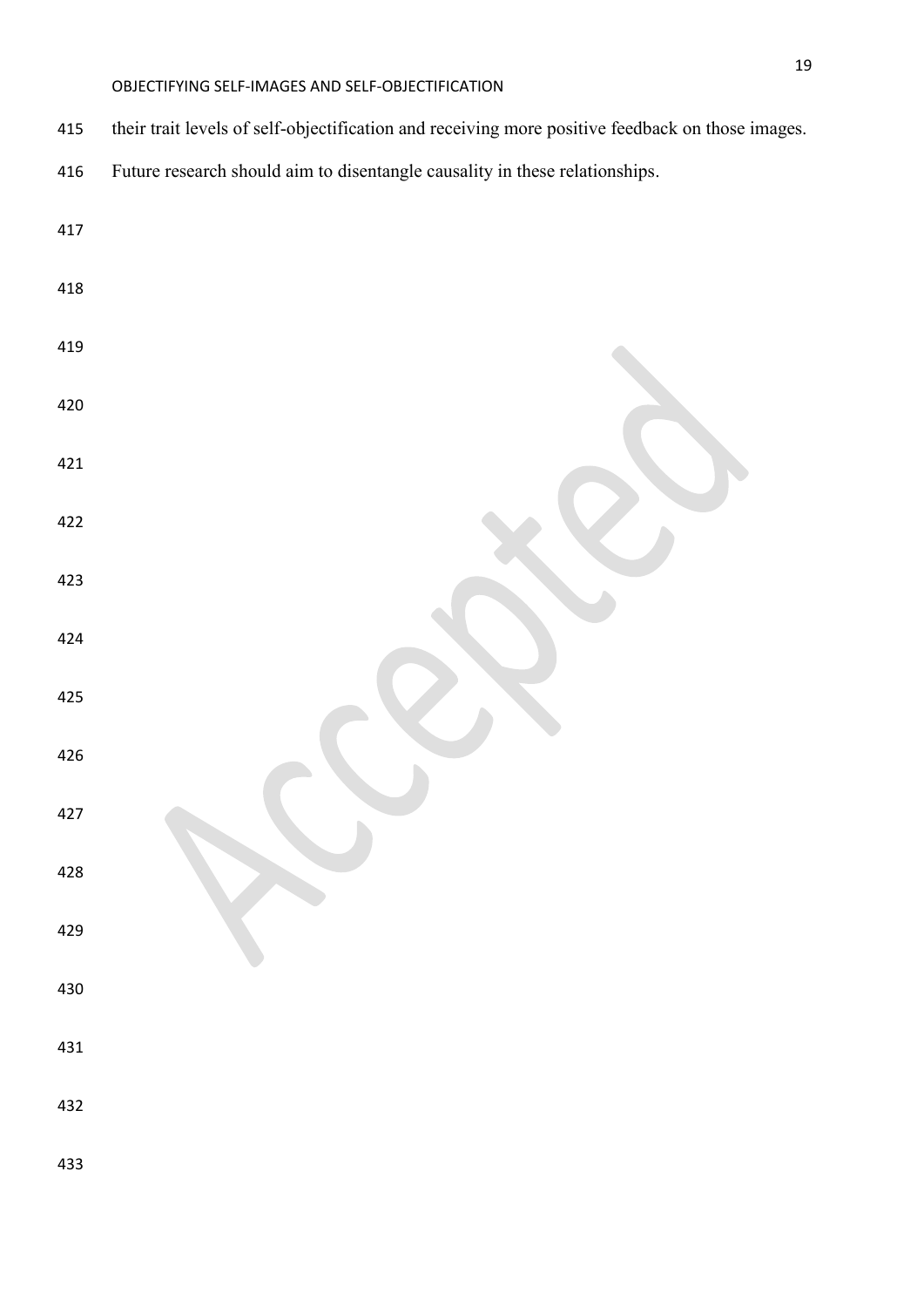| 434 | <b>References</b>                                                                             |
|-----|-----------------------------------------------------------------------------------------------|
| 435 | Aubrey, J. S. (2006). Effects of sexually objectifying media on self-objectification and body |
| 436 | surveillance in undergraduates: Results of a 2-year panel study. Journal of                   |
| 437 | Communication, 56, 366-386. doi: 10.1111/j.1460-2466.2006.00024.x                             |
| 438 | Aubrey, J. S., & Frisby, C. M. (2011). Sexual objectification in music videos: A content      |
| 439 | analysis comparing gender and genre. Mass Communication and Society, 14, 475-501.             |
| 440 | doi: 10.1080/15205436.2010.513468                                                             |
| 441 | Baumeister, R. F. (1982). A self-presentational view of social phenomena. Psychological       |
| 442 | Bulletin, 91, 3-26. doi: 10.1037/0033-2909.91.1.3                                             |
| 443 | Calogero, R. M., Tantleff-Dunn, S. E., & Thompson, J. K. (2011). Self-objectification in      |
| 444 | women: Causes, consequences, and counteractions. Washington, DC: American                     |
| 445 | Psychological Association.                                                                    |
| 446 | Calogero, R. M., & Thompson, J. K. (2009). Potential implications of the objectification of   |
| 447 | women's bodies for women's sexual satisfaction. Body Image, 6, 145-148. doi:                  |
| 448 | 10.1016/j.bodyim.2009.01.001                                                                  |
| 449 | Carrotte, E. R., Prichard, I., & Lim, M. S. C. (2017). "Fitspiration" on social media: A      |
| 450 | content analysis of gendered images. Journal of Medical Internet Research, 19, e95.           |
| 451 | doi: 10.2196/jmir.6368                                                                        |
| 452 | Chua, T. H. H., & Chang, L. (2016). Follow me and like my beautiful selfies: Singapore        |
| 453 | teenage girls' engagement in self-presentation and peer comparison on social                  |
| 454 | media. Computers in Human Behavior, 55, 190-197. doi: 10.1016/j.chb.2015.09.011               |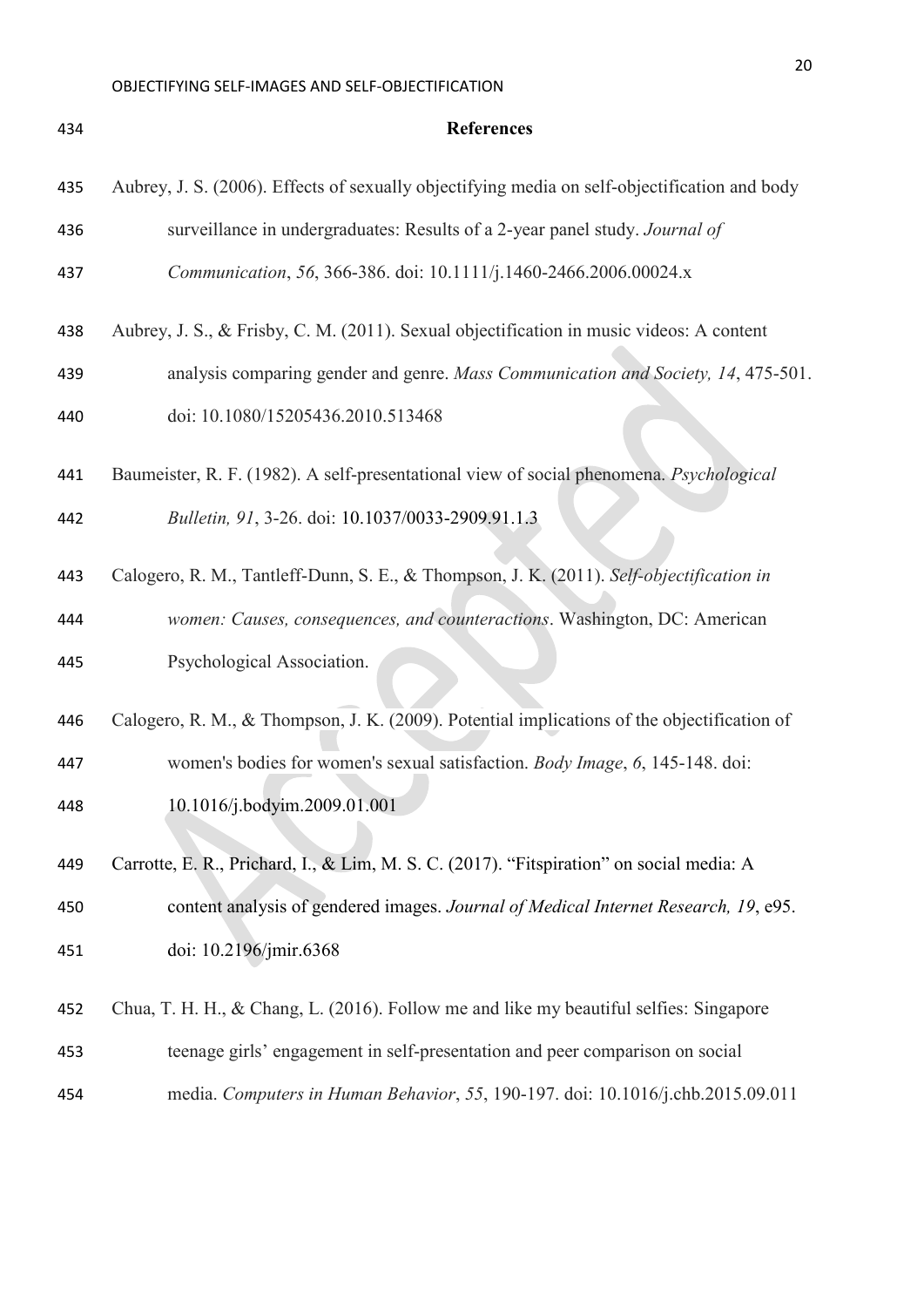- Cikara, M., Eberhardt, J. L., & Fiske, S. T. (2011). From agents to objects: Sexist attitudes and neural responses to sexualized targets. *Journal of Cognitive Neuroscience*, *23*, 540-551. doi: [10.1162/jocn.2010.21497](https://doi.org/10.1162/jocn.2010.21497)
- Coltrane, S., & Messineo, M. (2000). The perpetuation of subtle prejudice: Race and gender
- imagery in 1990s television advertising. *Sex Roles, 42*, 363-389. doi:
- 10.1023/A:1007046204478
- Daniels, E. A., & Zurbriggen, E. L. (2016). The price of sexy: Viewers' perceptions of a
- sexualized versus non-sexualized Facebook profile photograph. *Psychology of*
- *Popular Media Culture*, *5*, 2-14. doi: [10.1037/ppm0000048](http://psycnet.apa.org/doi/10.1037/ppm0000048)
- Deighton-Smith, N., & Bell, B. T. (2017). Objectifying fitness: A content and thematic analysis of #Fitspiration images on social media. *Psychology of Popular Media*
- *Culture.* Advance online publication. doi: [10.1037/ppm0000143](http://psycnet.apa.org/doi/10.1037/ppm0000143)
- Döring, N., Reif, A., & Poeschl, S. (2016). How gender-stereotypical are selfies? A content analysis and comparison with magazine adverts. *Computers in Human Behavior*, *55*, 955-962. doi: [10.1016/j.chb.2015.10.001](https://doi.org/10.1016/j.chb.2015.10.001)
- Foulkes, L., & Blakemore, S. J. (2016). Is there heightened sensitivity to social reward in adolescence? *Current Opinion in Neurobiology*, *40*, 81-85. doi:
- [10.1016/j.conb.2016.06.016](https://doi.org/10.1016/j.conb.2016.06.016)
- Fox, J., Ralston, R. A., Cooper, C. K., & Jones, K. A. (2015). Sexualized avatars lead to
- women's self-objectification and acceptance of rape myths. *Psychology of Women*
- *Quarterly*, *39*, 349-362. doi: 10.1177/0361684314553578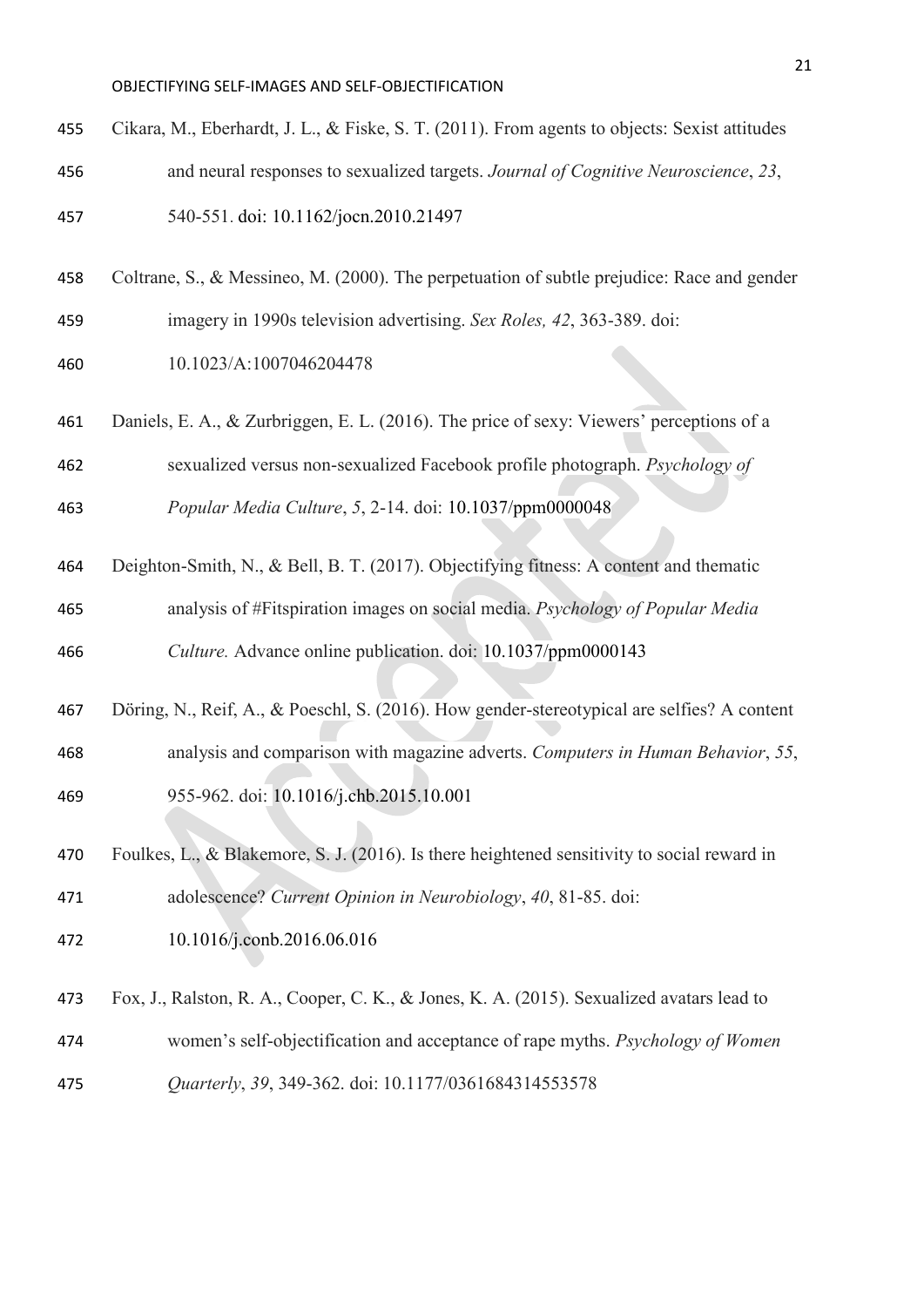- Fredrickson, B. L., & Roberts, T. A. (1997). Objectification theory: Toward understanding women's lived experiences and mental health risks. *Psychology of Women Quarterly,*
- *21*, 173-206. doi: [10.1111/j.1471-6402.1997.tb00108.x](https://doi.org/10.1111/j.1471-6402.1997.tb00108.x)
- Gay, R. K., & Castano, E. (2010). My body or my mind: The impact of state and trait
- objectification on women's cognitive resources. *European Journal of Social Psychology*, *40*, 695-703. doi: 10.1002/ejsp.731
- Hall, P. C., West, J. H., & McIntyre, E. (2012). Female self-sexualization in MySpace.com personal profile photographs. *Sexuality & Culture, 16*, 1-16. doi: 10.1007/s12119- 011-9095-0
- Halpern, D., Valenzuela, S., & Katz, J. E. (2016). "Selfie-ists" or "Narci-selfiers?": A cross-
- lagged panel analysis of selfie taking and narcissism. *Personality and Individual Differences, 97,* 98-101. doi: 10.1016/j.paid.2016.03.019
- Haslam, N. (2006). Dehumanization: An integrative review. *Personality and Social*

*Psychology Review*, *10*, 252-264. doi: 10.1207/s15327957pspr1003\_4

- Heflick, N. A., & Goldenberg, J. L. (2014). Seeing eye to body: The literal objectification of
- women. *Current Directions in Psychological Science, 23*, 225-229. doi:
- 10.1177/09637214531599
- Instagram (2016). 500 million windows to the world. Retrieved from
- <http://blog.instagram.com/post/146255204757/160621-news>
- Kapidzic, S., & Herring, S. C. (2015). Race, gender, and self-presentation in teen profile photographs. *New Media & Society, 17*, 958-976. doi: [10.1177/1461444813520301](https://doi.org/10.1177/1461444813520301)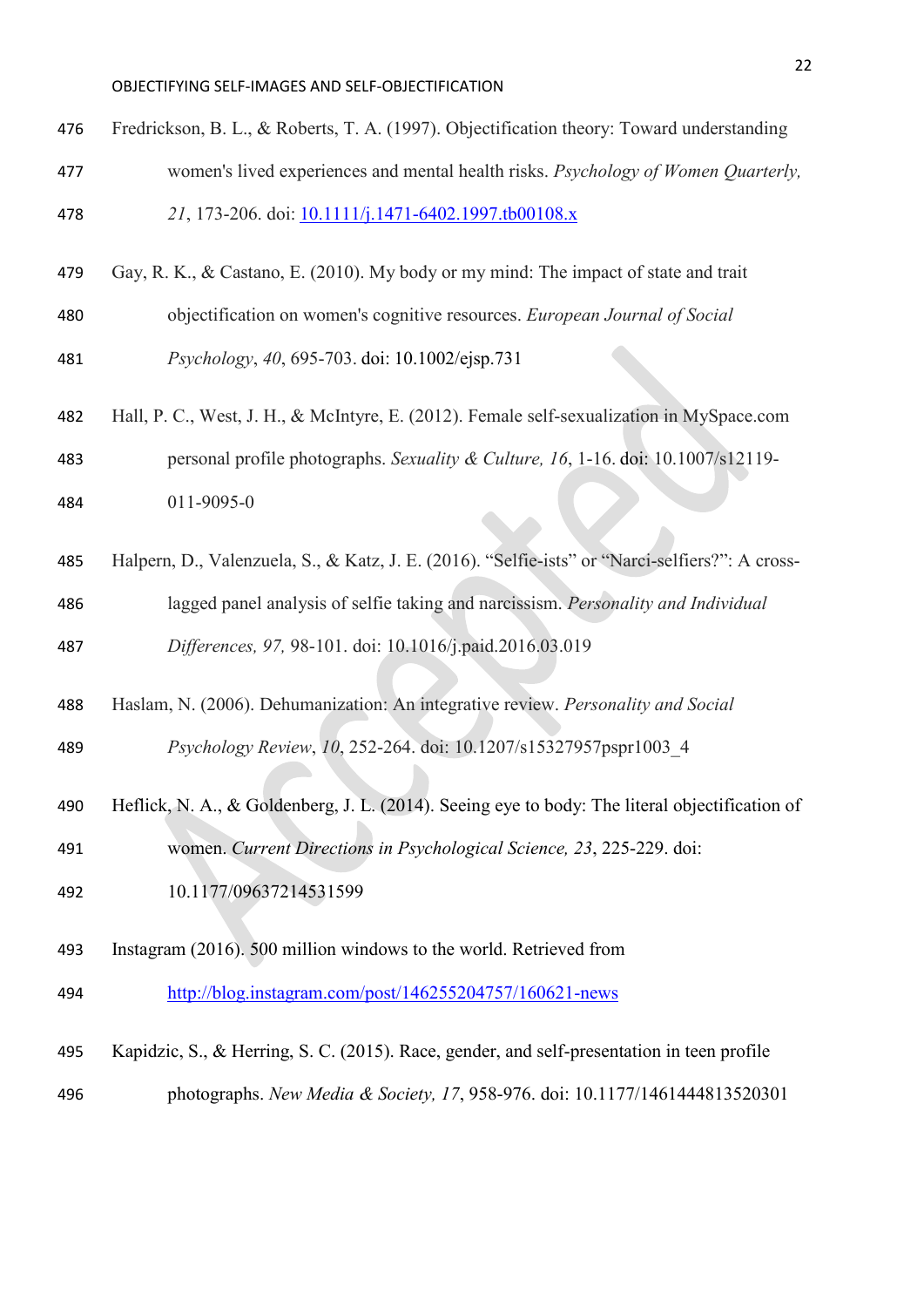- Manago, A. M., Graham, M. B., Greenfield, P. M., & Salimkhan, G. (2008). Self- presentation and gender on MySpace. *Journal of Applied Developmental Psychology*, *29*, 446-458. doi: [10.1016/j.appdev.2008.07.001](https://doi.org/10.1016/j.appdev.2008.07.001)
- 
- semi-naked selfies": Peer mediation, normativity and the construction of identity

Mascheroni, G., Vincent, J., & Jimenez, E. (2015). "Girls are addicted to likes so they post

- online. *Cyberpsychology: Journal of Psychosocial Research on Cyberspace*, *9*(1), 5.
- doi: 10.5817/CP2015-1-5
- McLean, S. A., Paxton, S. J., & Wertheim, E. H. (2016). Does media literacy mitigate risk for reduced body satisfaction following exposure to thin-ideal media? *Journal of Youth and Adolescence, 45*, 1678-1695. doi: 10.1007/s10964-016-0440-3
- McLean, S. A., Wertheim, E. H., Masters, J., & Paxton, S. J. (2017). A pilot evaluation of a social media literacy programme to reduce risk factors for eating disorders.
- *International Journal of Eating Disorders, 50*, 847-851. doi: 10.1002/eat.22708
- Mercurio, A. E., & Landry, L. J. (2008). Self-objectification and well-being: The impact of self-objectification on women's overall sense of self-worth and life satisfaction. *Sex Roles, 58*, 458-466. doi: 10.1007/s11199-007-9357-3
- Moradi, B., & Huang, Y. P. (2008). Objectification theory and psychology of women: A decade of advances and future directions. *Psychology of Women Quarterly*, *32*, 377- 398. doi: 10.1111/j1471-6402.2008.00452.x
- 
- Noll, S. M., & Fredrickson, B. L. (1998). A mediational model linking self-objectification, body shame, and disordered eating. *Psychology of Women Quarterly, 22*, 623-636.
- doi: [10.1111/j.1471-6402.1998.tb00181.x](https://doi.org/10.1111/j.1471-6402.1998.tb00181.x)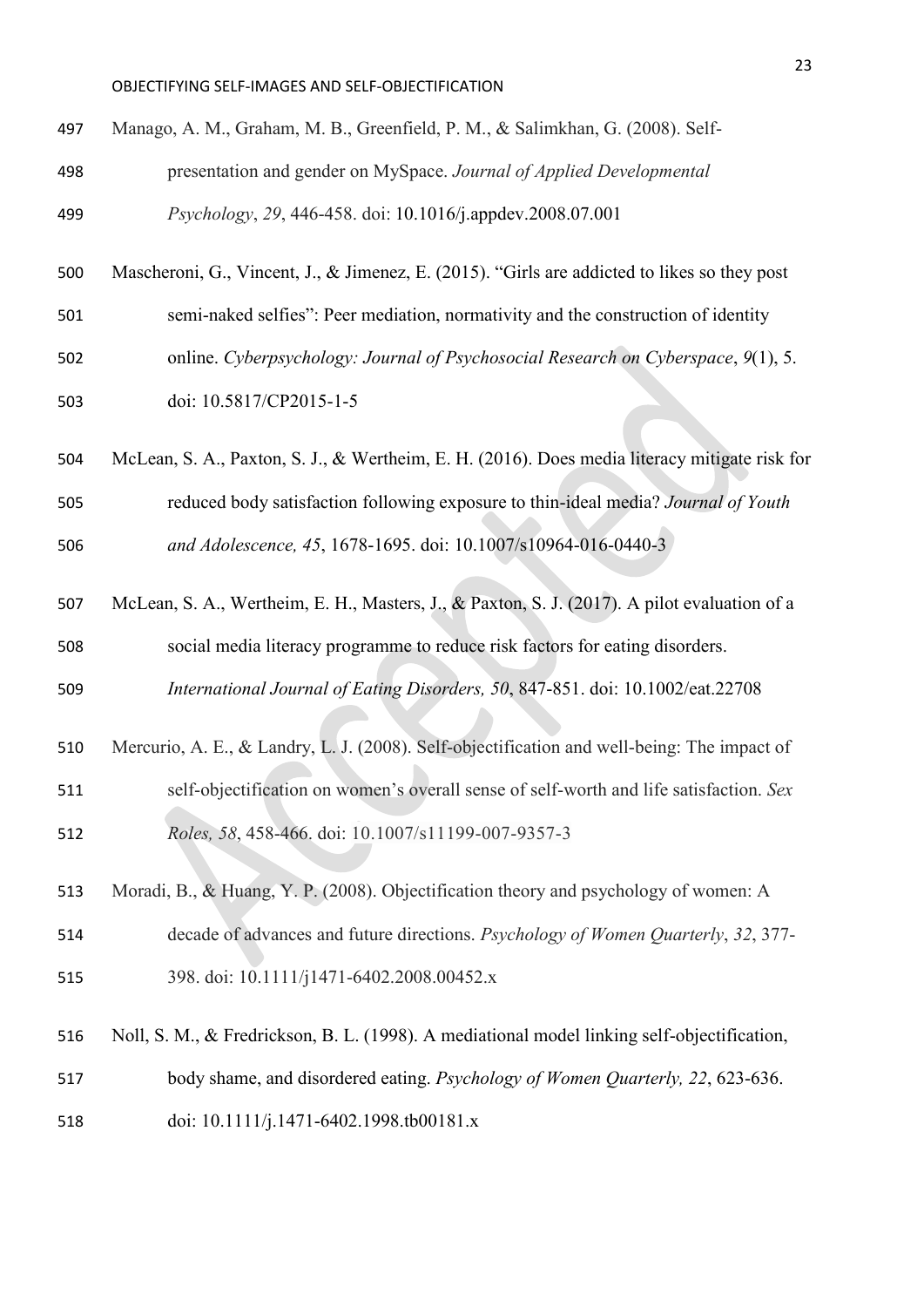| 519 | Saguy, T., Quinn, D. M., Dovidio, J. F., & Pratto, F. (2010). Interacting like a body:       |  |  |  |  |  |  |  |
|-----|----------------------------------------------------------------------------------------------|--|--|--|--|--|--|--|
| 520 | Objectification can lead women to narrow their presence in social interactions.              |  |  |  |  |  |  |  |
| 521 | Psychological Science, 21, 178-182. doi: 10.1177/0956797609357751                            |  |  |  |  |  |  |  |
| 522 | Sherman, L. E., Payton, A. A., Hernandez, L. M., Greenfield, P. M., & Dapretto, M. (2016).   |  |  |  |  |  |  |  |
| 523 | The power of the "like" in adolescence: Effects of peer influence on neural and              |  |  |  |  |  |  |  |
| 524 | behavioral responses to social media. Psychological Science, 7, 1027-1035. doi:              |  |  |  |  |  |  |  |
| 525 | 10.1177/0956797616645673                                                                     |  |  |  |  |  |  |  |
| 526 | Steer, A., & Tiggemann, M. (2008). The role of self-objectification in women's sexual        |  |  |  |  |  |  |  |
| 527 | functioning. Journal of Social and Clinical Psychology, 27, 205-225. doi:                    |  |  |  |  |  |  |  |
| 528 | 10.1521/jscp.2008.27.3.205                                                                   |  |  |  |  |  |  |  |
| 529 | Tiggemann, M., & Williams, E. (2012). The role of self-objectification in disordered eating, |  |  |  |  |  |  |  |
| 530 | depressed mood, and sexual functioning among women: A comprehensive test of                  |  |  |  |  |  |  |  |
| 531 | objectification theory. Psychology of Women Quarterly, 36, 66-75. doi:                       |  |  |  |  |  |  |  |
| 532 | 10.1177/0361684311420250                                                                     |  |  |  |  |  |  |  |
| 533 | Tiggemann, M., & Zaccardo, M. (2018). 'Strong is the new skinny': A content analysis of      |  |  |  |  |  |  |  |
| 534 | #fitspiration images on Instagram. Journal of Health Psychology, 23, 1003-1011. doi:         |  |  |  |  |  |  |  |
| 535 | 10.1177/1359105316639436                                                                     |  |  |  |  |  |  |  |
| 536 | Tolman, D. L., & McClelland, S. I. (2011). Normative sexuality development in adolescence:   |  |  |  |  |  |  |  |
| 537 | A decade in review, 2000–2009. Journal of Research on Adolescence, 21, 242-255.              |  |  |  |  |  |  |  |
| 538 | doi: 10.1111/j.1532-7795.2010.00726.x                                                        |  |  |  |  |  |  |  |
| 539 | van Oosten, J. M. F., Vandenbosch, L., & Peter, J. (2017). Gender roles on social networking |  |  |  |  |  |  |  |
| 540 | sites: Investigating reciprocal relationships between Dutch adolescents'                     |  |  |  |  |  |  |  |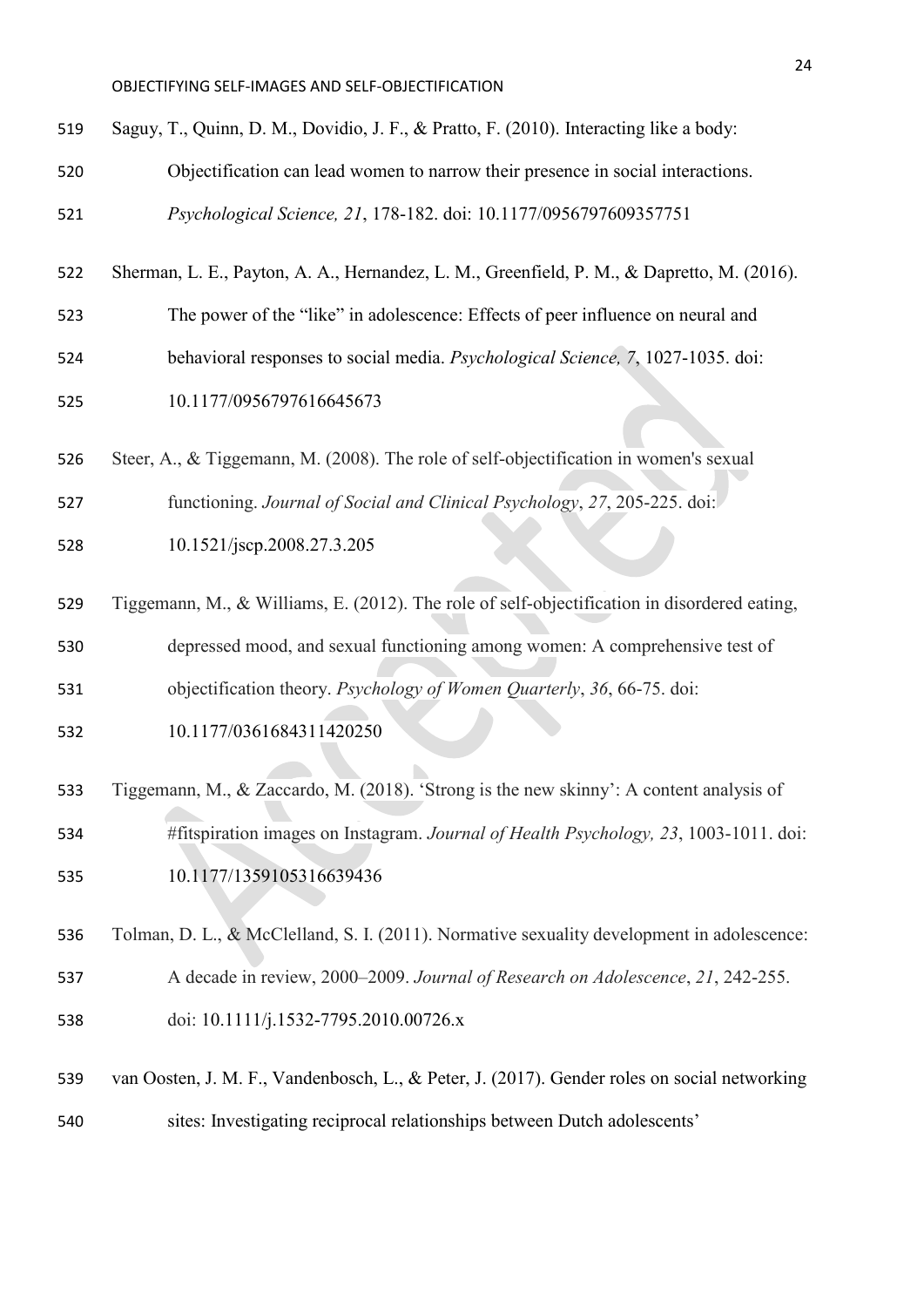| 541 | hypermasculinity and hyperfemininity and sexy online self-presentations. Journal of     |
|-----|-----------------------------------------------------------------------------------------|
| 542 | Children and Media, 11, 147-166. doi: 10.1080/17482798.2017.1304970                     |
| 543 | Vandenbosch, L., Driesmans, K., Trekels, J., & Eggermont, S. (2017). Sexualized video   |
| 544 | game avatars and self-objectification in adolescents: The role of gender congruency     |
| 545 | and activation frequency. Media Psychology, 20, 221-239. doi:                           |
| 546 | 10.1080/15213269.2016.1142380                                                           |
| 547 | Vandenbosch, L. & Eggermont, S. (2012). Understanding sexual objectification: A         |
| 548 | comprehensive approach toward media exposure and girls' internalization of beauty       |
| 549 | ideals, self-objectification, and body surveillance. Journal of Communication, 62,      |
| 550 | 869-887. doi: 10.1111/j.1460-2466.2012.01667.x                                          |
| 551 | Vandenbosch, L., van Oosten, J. M., & Peter, J. (2015). The relationship between sexual |
| 552 | content on mass media and social media: a longitudinal study. Cyberpsychology,          |
| 553 | Behavior, and Social Networking, 18, 697-703. doi: 10.1089/cyber.2015.0197              |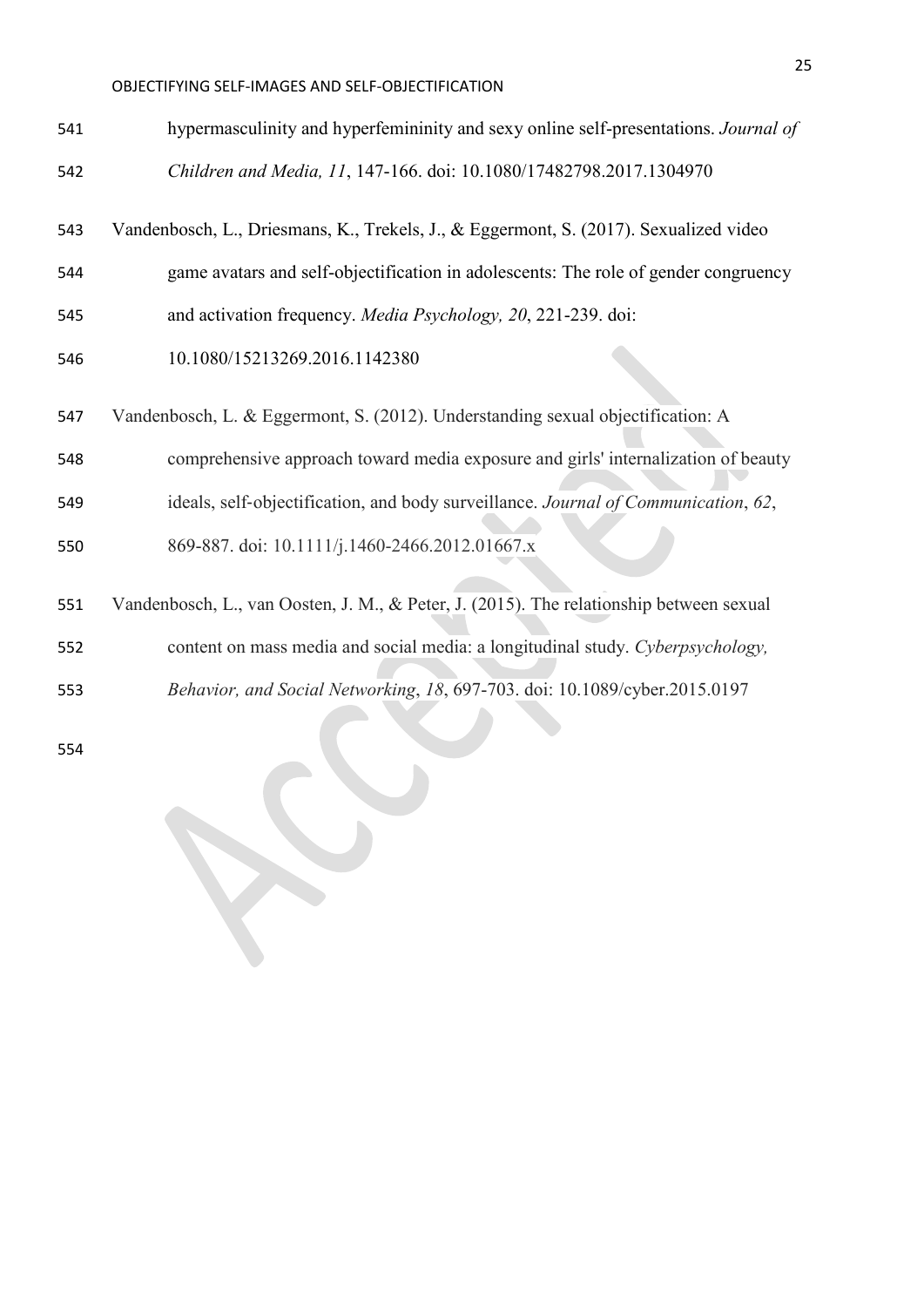555

# 556 **Table 1.** Frequency and percentage of each Instagram coding category within the sample,

557 along with inter-rater reliability

558

|                                                    | Private          |               | Public           |               | Overall          |               |     |
|----------------------------------------------------|------------------|---------------|------------------|---------------|------------------|---------------|-----|
|                                                    | $(n = 840)$      |               | $(n = 880)$      |               | $(N = 1720)$     |               |     |
|                                                    | $\boldsymbol{n}$ | $\frac{0}{0}$ | $\boldsymbol{n}$ | $\frac{0}{0}$ | $\boldsymbol{n}$ | $\frac{0}{0}$ | K   |
| Participant present                                | 531              | 63.21%        | 465              | 52.84%        | 1013             | 58.90%        | .90 |
| Face obscured                                      | 35               | 4.17%         | 36               | 4.09%         | 71               | 4.13%         | .88 |
| Body part other than face<br>main focus            | 12               | 1.42%         | 12               | 1.36%         | 24               | 1.40%         | .81 |
| 3 or more body parts<br>exposed                    | 26               | 3.09%         | 32               | 3.63%         | 58               | 3.37%         | n/a |
| Arms                                               | 154              | 18.33%        | 123              | 13.98%        | 277              | 16.10%        | .82 |
| Cleavage                                           | 94               | 11.19%        | 102              | 11.59%        | 196              | 11.40%        | .82 |
| Abs                                                | 37               | 4.40%         | 27               | 3.68%         | 64               | 3.72%         | .88 |
| Legs                                               | 70               | 8.33%         | 68               | 7.72%         | 138              | 8.02%         | .83 |
| Sexually suggestive pose                           | 213              | 25.36%        | 219              | 24.89%        | 432              | 25.12%        | .85 |
| Contains one or more<br>element of objectification | 251              | 29.88%        | 261              | 29.66%        | 512              | 29.77%        | n/a |
| Likes (Mean)                                       |                  |               |                  |               |                  |               | .96 |

559